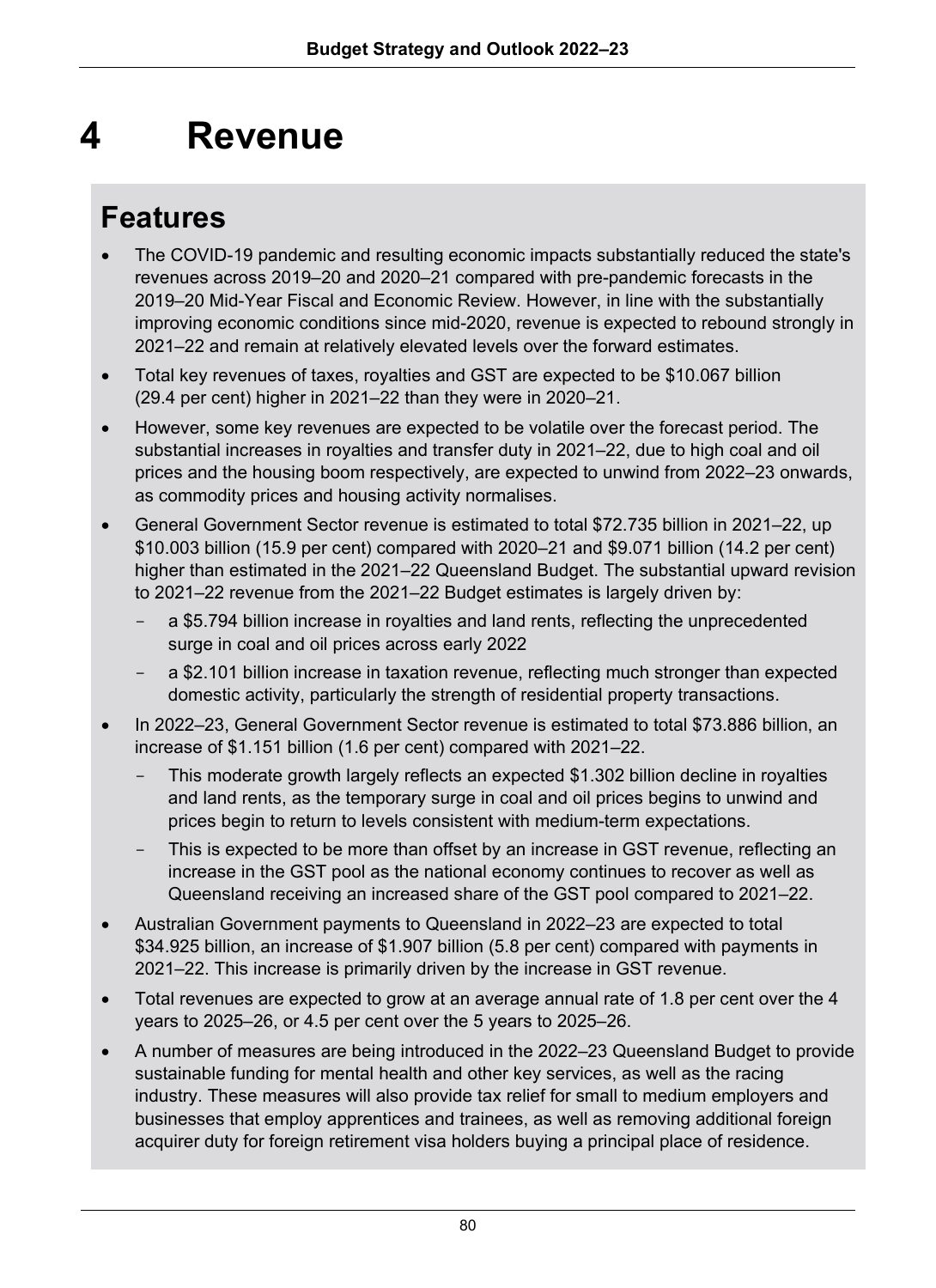- An increase in royalty rates at higher coal prices will provide a fairer return to Queenslanders from this resource, especially if very high prices continue.
- Importantly, Queensland is maintaining its competitive tax status, with per capita state tax estimated to be \$647 below the average of other states and territories in 2020–21.

## **4.1 2021–22 estimated actual**

General Government Sector revenue is estimated to be \$72.735 billion in 2021–22, \$9.071 billion (14.2 per cent) higher than forecast at the time of the 2021–22 Queensland Budget.

The substantial upward revision to 2021–22 revenue from the 2021–22 Budget estimates is largely driven by:

- a \$5.794 billion increase in royalties and land rents, reflecting the unprecedented surge in coal and oil prices across early 2022
- a \$2.101 billion increase in taxation revenue, reflecting much stronger than expected domestic activity, particularly the strength of residential property transactions.

The substantial increase in General Government Sector revenue expected in 2021–22 represents growth of 15.9 per cent compared with 2020–21. This is the strongest rate of growth in General Government Sector revenue since 2008–09, reflecting the combination of factors outlined above.

Total key revenues of taxation, GST, and royalties are estimated to be 29.4 per cent higher in 2021–22 compared to 2020–21.

However, there is expected to be volatility in some key revenues over the forecast period. In particular, the substantial increase in royalties and transfer duty in 2021–22, due to the exceptionally high coal and oil prices and the housing boom respectively, are both expected to unwind from 2022–23 onwards as key commodity prices and housing activity normalise.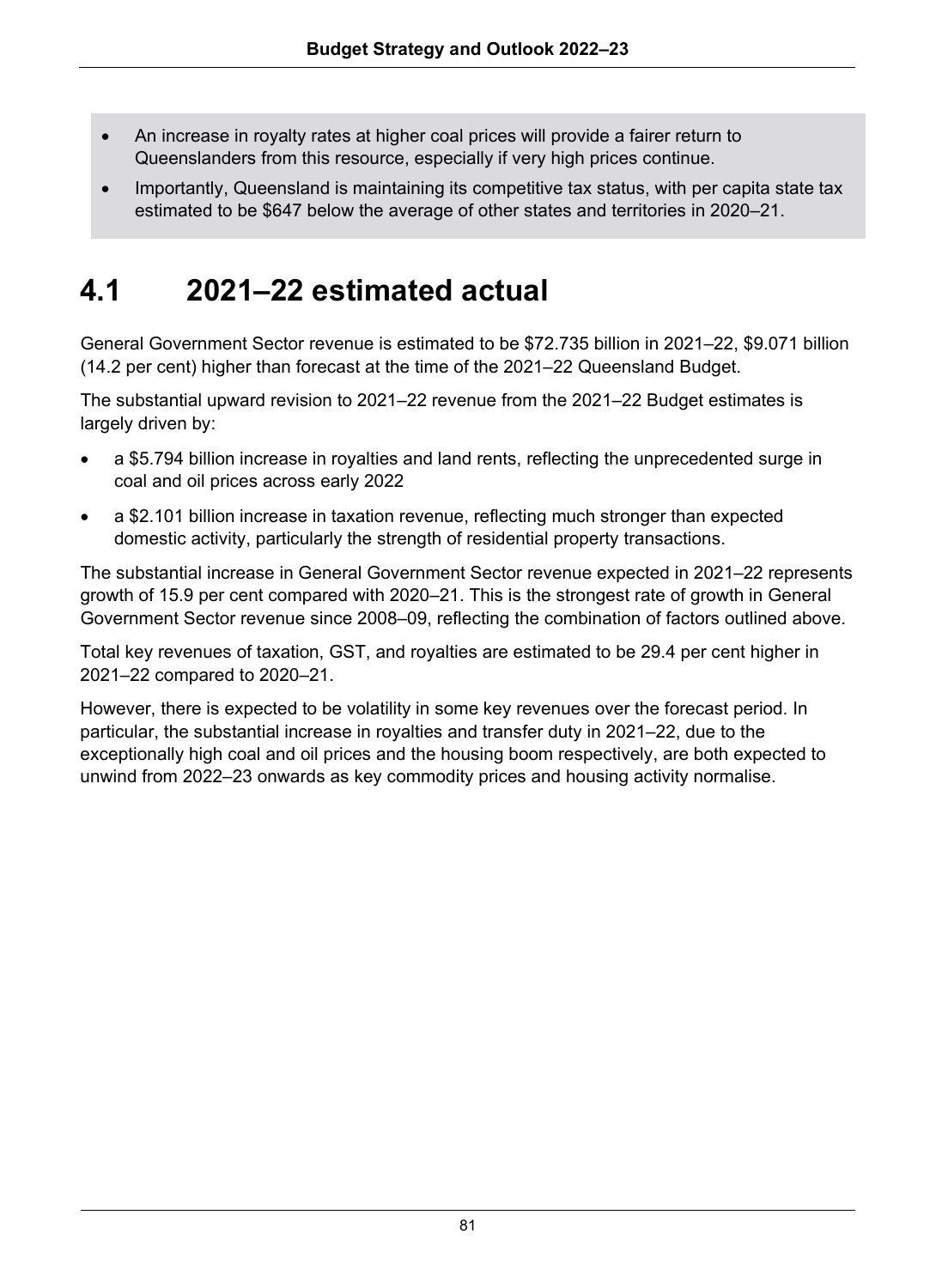## **4.2 2022–23 Budget and outyears**

General Government Sector revenue is forecast to increase by \$1.151 billion (1.6 per cent) in 2022–23, to be \$73.886 billion, as outlined in Table 4.1. This modest revenue increase is due to:

- a \$1.302 billion fall in royalties and land rents reflecting the expectation that the currently elevated prices for coal and oil return to levels more consistent with medium-term expectations
- this is more than offset by a \$1.998 billion increase in GST revenue reflecting growth in the national GST pool and an increase in the share of the pool.

As a result, total key revenues (taxes, GST and royalties) are forecast to remain stable in 2022–23 (growing by less than 0.1 per cent), and then decline by 3.2 percent in 2023–24 as royalty revenue normalises.

Chart 4.1 examines the growth in revenue across the 3 key revenue streams and the share of growth attributable to each key revenue item.



## **Chart 4.1 Growth in key revenues1**

Note:

1. Annual contribution to growth in key revenues. Total is the annual growth of the sum of the 3 categories.

While taxation revenue is forecast to be \$658.2 million (3.4 per cent) lower in 2022–23 than in 2021–22, taxation revenue is forecast to grow by 6.2 per cent per annum on average over the period 2020–21 to 2025–26. This is slightly above the average growth of 4.5 per cent in the decade to 2019–20, reflecting in part the benefit of higher house prices on stamp duty in the recent housing cycle.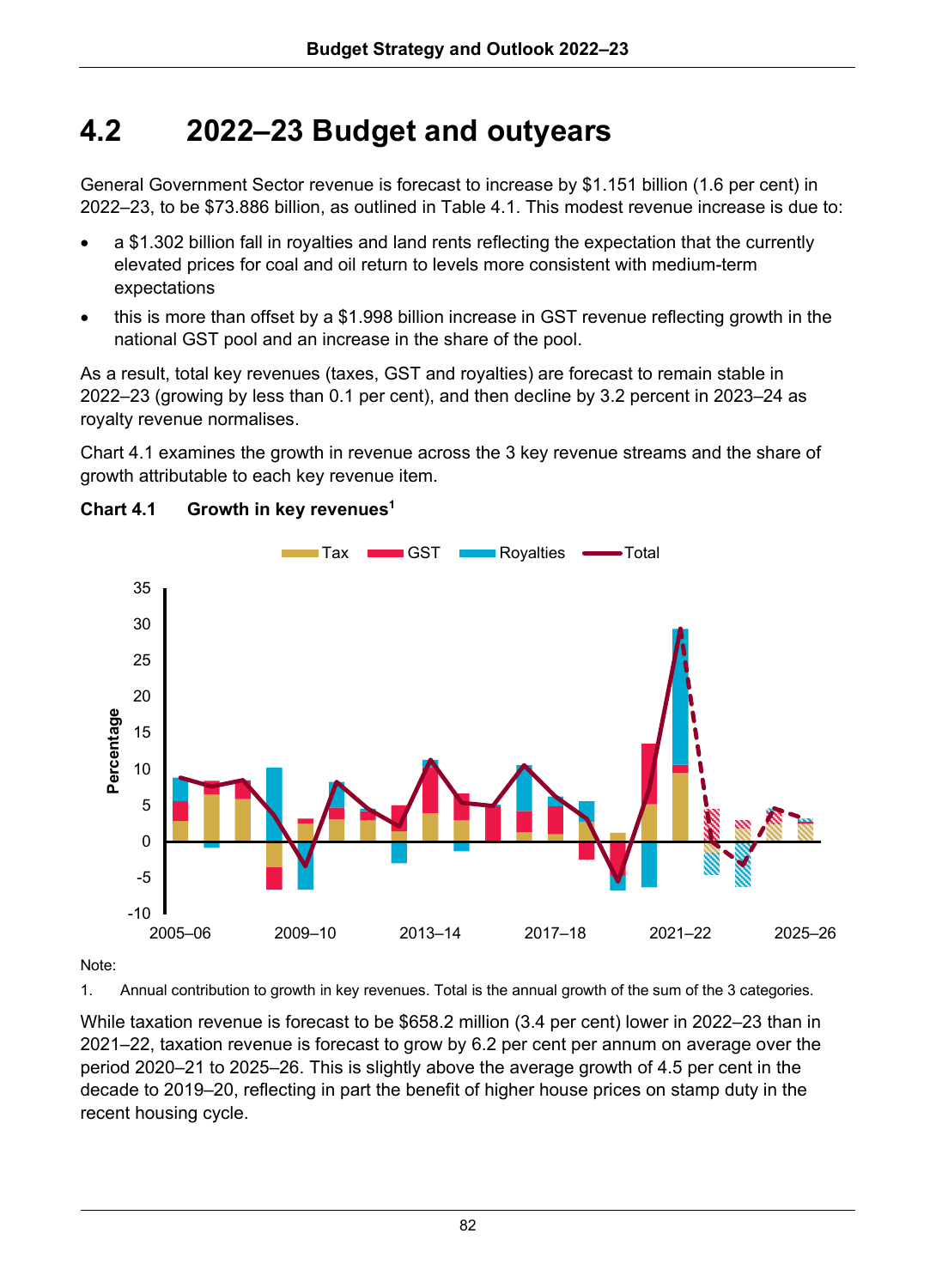Royalties and land rents are expected to decline by 14.3 per cent in 2022–23, and then decline by a further 34.7 per cent in 2023–24. This reflects the expectation that coal and oil prices will return from recently elevated levels to reach more sustainable levels in 2023.

Royalties and land rents are then expected to grow by 2.7 per cent in 2024–25 and 2025–26, primarily reflecting an expected increase in coal export volumes over time.

Queensland's GST revenue is estimated to grow by 12.6 per cent in 2022–23 and is forecast to continue to grow on average by 5.0 per cent per annum over the 4 years ending 2025–26.

This increase in expected GST revenue is largely driven by growth in the national GST pool. The 2022–23 Federal Budget forecast the GST pool to grow by 9.1 per cent in 2022–23 and around 4.5 per cent per annum on average over the 3 years ending 2025–26, reflecting the expected ongoing growth in taxable consumption. However, growth in Queensland's estimated GST share is estimated to be somewhat lower than this due to the impacts in later years of the recent higher Queensland royalties revenue on Queensland's future GST share.

Reflecting this combination of factors and changes in key revenues, total General Government revenue growth is expected to average 4.5 per cent per annum over the 5 years to 2025–26.

The more-steady growth in overall revenue forecast in 2023–24 and beyond reflects the expected return to more normal economic conditions and activity levels over the forecast period.

Table 4.1 details Queensland's total General Government Sector revenue by component across the forward estimates period.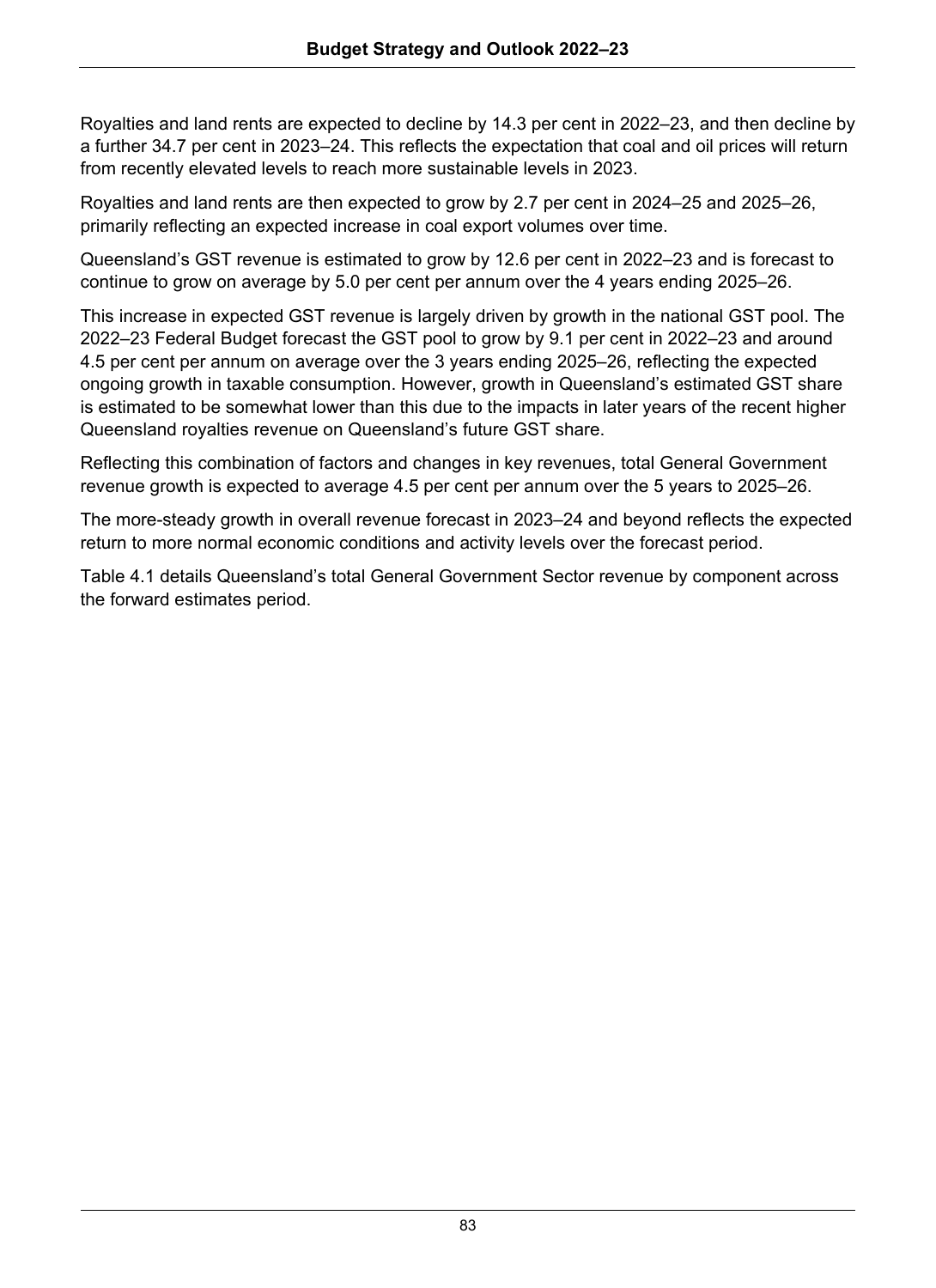|                                                                               | 2020-21       | $2021 - 22$   | $2021 - 22$ | $2022 - 23$   | $2023 - 24$       | $2024 - 25$       | $2025 - 26$ |
|-------------------------------------------------------------------------------|---------------|---------------|-------------|---------------|-------------------|-------------------|-------------|
|                                                                               | <b>Actual</b> | <b>Budget</b> | Est. Act    | <b>Budget</b> | <b>Projection</b> | <b>Projection</b> | Projection  |
|                                                                               | \$ million    | \$ million    | \$ million  | \$ million    | \$ million        | \$ million        | \$ million  |
| <b>Taxation revenue</b>                                                       | 16,249        | 17,399        | 19,500      | 18,842        | 19,700            | 20,785            | 21,905      |
| Sales of goods and<br>services                                                | 6,063         | 6,062         | 6,032       | 6,181         | 6,521             | 6,253             | 6,316       |
| Interest income                                                               | 1,948         | 2,537         | 2,561       | 2,847         | 2,910             | 2,984             | 3,037       |
| <b>Grants revenue</b>                                                         |               |               |             |               |                   |                   |             |
| <b>GST</b> revenue                                                            | 15,419        | 15,616        | 15,813      | 17,811        | 18,270            | 19,039            | 19,200      |
| Australian government<br>and other grants and<br>contributions                | 14,147        | 13,749        | 14,903      | 14,561        | 15,633            | 15,936            | 16,403      |
| Australian<br>Government capital<br>grants, other grants<br>and contributions | 3,447         | 2,571         | 2,661       | 2,870         | 3,877             | 3,300             | 3,115       |
| Dividend and income tax equivalent income                                     |               |               |             |               |                   |                   |             |
| <b>Dividends</b>                                                              | 831           | 659           | 193         | 928           | 973               | 718               | 729         |
| Income tax equivalent<br>income                                               | 480           | 482           | 479         | 572           | 599               | 514               | 466         |
| Other revenue                                                                 |               |               |             |               |                   |                   |             |
| Royalties and land<br>rents                                                   | 2,662         | 3,341         | 9,135       | 7,832         | 5,112             | 5,251             | 5,392       |
| Other                                                                         | 1,485         | 1,248         | 1,459       | 1,442         | 1,440             | 1,948             | 1,455       |
| <b>Total revenue</b>                                                          | 62,732        | 63,664        | 72,735      | 73,886        | 75,034            | 76,728            | 78,019      |
| Note:                                                                         |               |               |             |               |                   |                   |             |

|  | Table 4.1 General Government Sector revenue <sup>1</sup> |  |
|--|----------------------------------------------------------|--|
|--|----------------------------------------------------------|--|

1. Numbers may not add due to rounding.

The major sources of total General Government Sector revenue in 2022–23 are grants revenue, which includes GST revenue and Australian Government Grants and other grants and contributions (47.7 per cent), and taxation revenue (25.5 per cent).

Chart 4.2 illustrates the expected composition of General Government Sector revenue in 2022–23.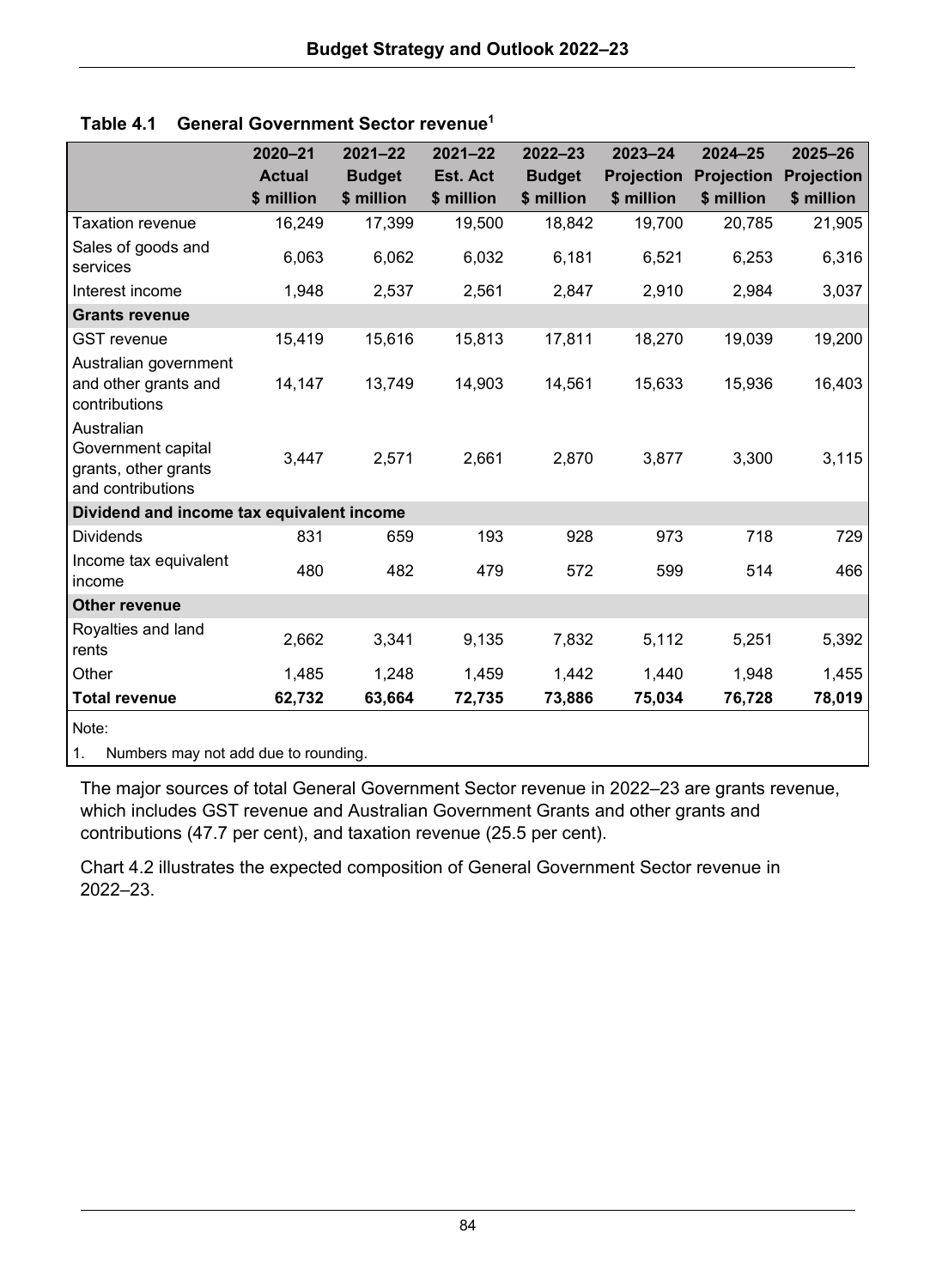

## **Chart 4.2 Revenue by operating statement category, 2022–231,2**

Notes:

- 1. Numbers may not add up to 100 per cent due to rounding.
- 2. Chart prepared in line with Operating Statement categories. 'Other revenue' includes royalties and land rents, which comprise 10.6 per cent of total revenues.

## **4.3 Budget initiatives**

A number of revenue measures have been announced as part of the 2022–23 Queensland Budget, including specific measures aimed at providing sustainable funding to support the delivery of mental health and other essential government services, and to fund the racing industry.

Other revenue related measures in this Budget will provide payroll tax relief for thousands of small and medium Queensland businesses, support businesses across the state that employ apprentices and trainees, and provide foreign acquisition duty relief for foreign buyers who are retirement visa holders when purchasing their principal place of residence.

## **Mental health levy**

A mental health levy will be introduced to meet increasing demands for mental health services. The levy, to apply to payroll tax liabilities arising on or after 1 January 2023, will be applied to large employers, or groups of employers, with annual Australian taxable wages over \$10 million, including an additional levy applied to taxable wages over \$100 million, providing a sustainable funding source for mental health services. More information on the mental health levy can be found in Box 4.1.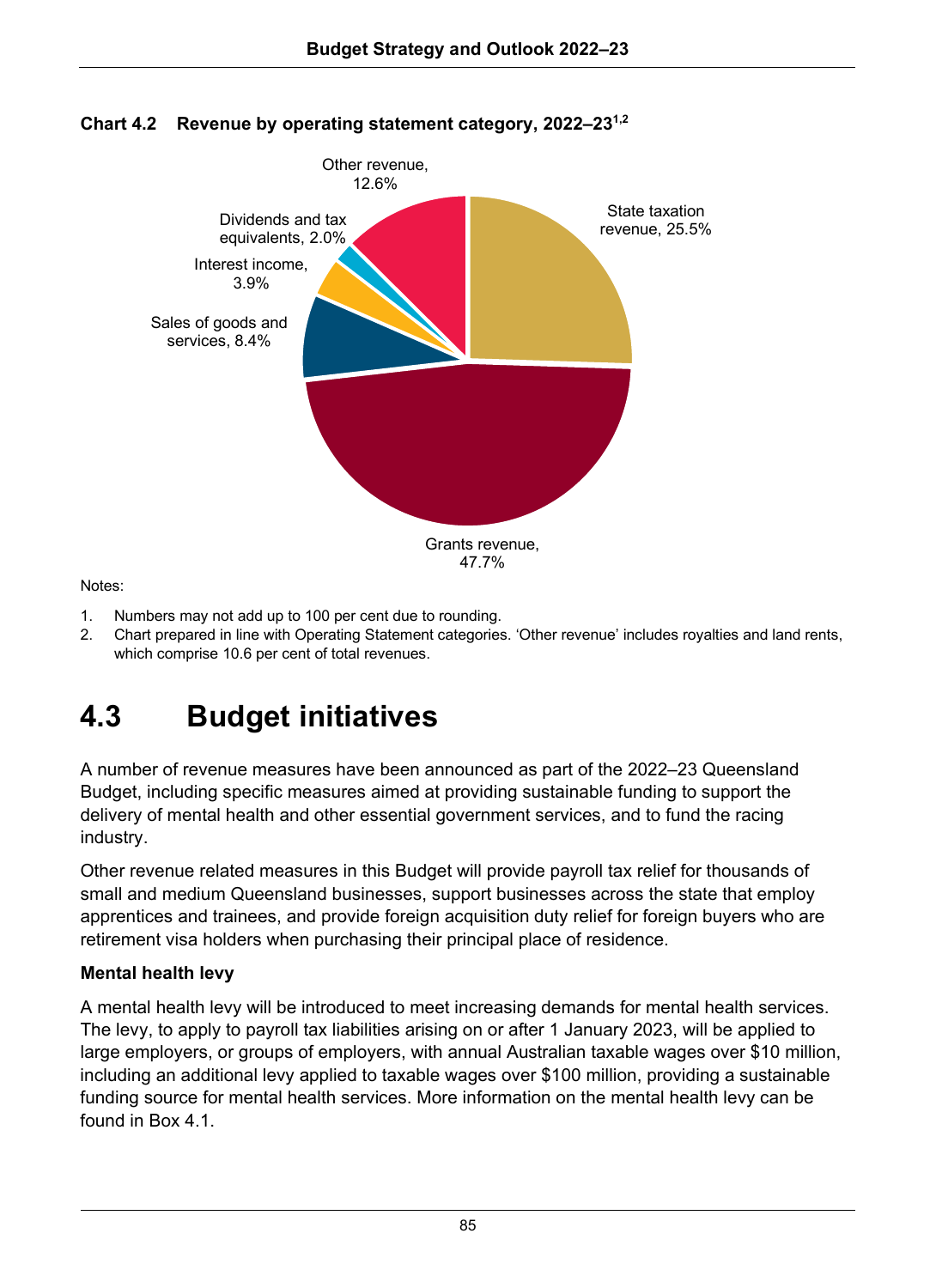## **Payroll tax relief for small to medium employers**

Substantial payroll tax relief will be provided for many small and medium businesses, by increasing the payroll tax deductions available to employers, or groups of employers, with annual Australian taxable wages of between \$1.3 million and \$10.4 million. These changes are proposed to apply to payroll tax liabilities arising on or after 1 January 2023. More information on this measure can be found in Box 4.2.

### **Racing levy**

To ensure ongoing sustainable funding of Queensland's racing industry, a 5 per cent racing levy will be applied to the betting tax rate and bonus bets will be incorporated into the calculation of betting tax for liabilities arising on or after 1 December 2022. Taxing bonus bets will bring Queensland into line with betting tax arrangements in all other jurisdictions, other than Tasmania. The proportion of betting tax revenue allocated to the racing industry will also increase from the current 35 per cent to 80 per cent.

More information on this measure can be found in Box 4.4.

## **Progressive coal royalty rates**

To ensure that during future periods of high coal prices the royalty return to the state is appropriate in line with the usage of the state's valuable natural resources, 3 additional progressive coal royalty rates will apply. The new tiers will apply on that part of the average price per tonne of the coal sold, disposed of or used on or after 1 July 2022 as follows: 20 per cent for prices exceeding A\$175, 30 per cent for prices exceeding A\$225, and 40 per cent for prices exceeding A\$300. More information on this measure can be found in Box 4.6.

### **Foreign retirement visa holders buying their homes**

Retirement visa holders will be exempt from additional foreign acquirer duty for purchases of their principal place of residence on or after 1 January 2023. This change will ensure that, subject to conditions, holders of retirement visas who purchase a home will not be subject to a surcharge rate of duty, and only duty at standard concessional rates will apply to eligible transactions.

### **Payroll tax rebate for apprentices and trainees**

The 50 per cent payroll tax rebate for wages paid to apprentices and trainees will be extended for 12 months until 30 June 2023. In addition to apprentice and trainee wages generally being exempt from payroll tax, this rebate will provide additional support to employment in the ongoing recovery from COVID-19, in particular supporting youth employment and businesses who employ trainees and apprentices.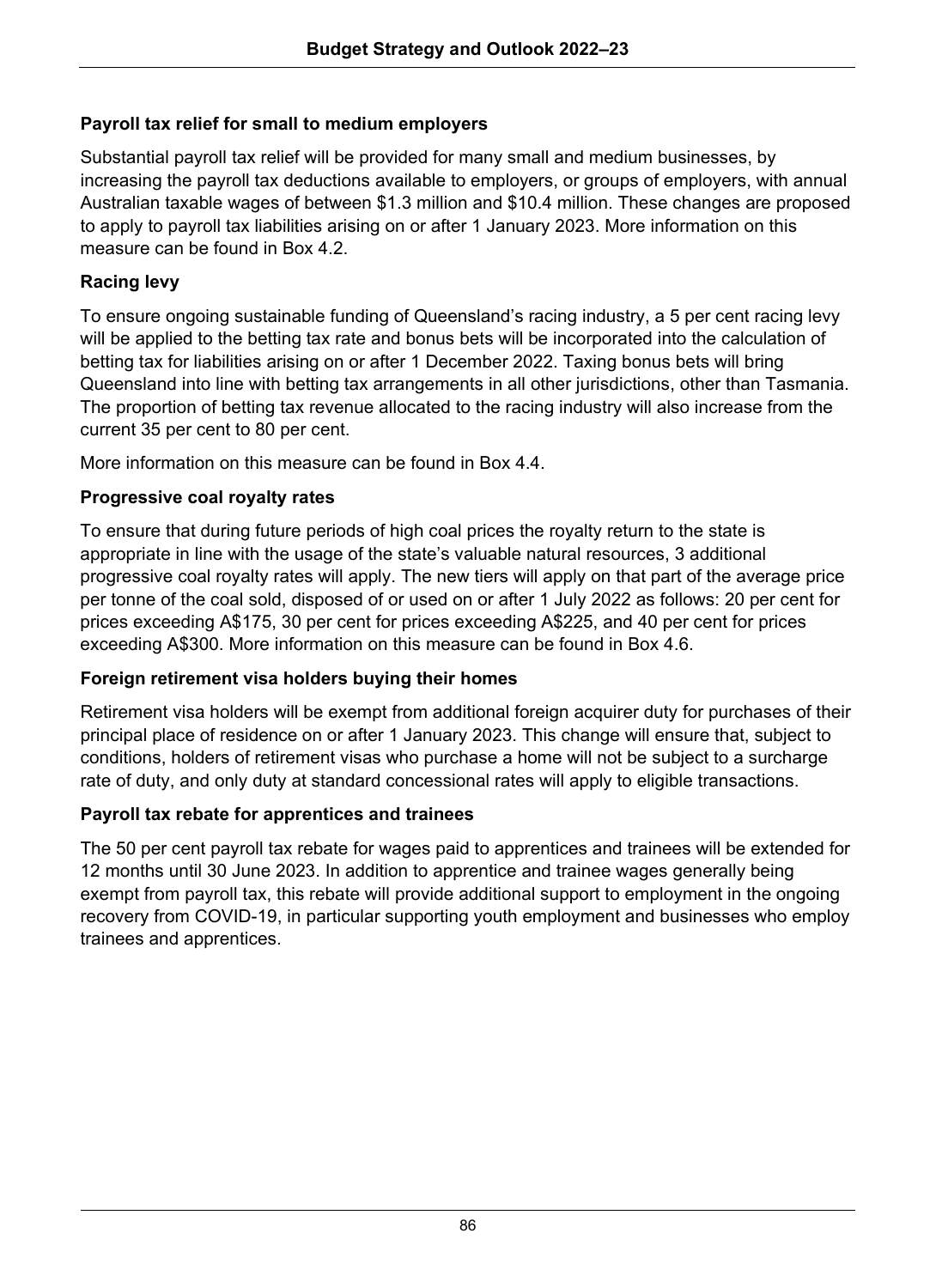## **4.4 Revenue by operating statement category**

## **4.4.1 Taxation revenue**

Chart 4.3 outlines the composition of estimated state taxation revenue for 2022–23, with the largest sources being payroll tax and transfer duty, together representing 52.9 per cent of the state's total taxation revenue.

Payroll tax generally has a relatively stable base, with its growth usually driven by the underlying strength of the economy. Transfer duty can be variable, reflecting residential and non-residential market conditions.

Land tax growth can also reflect variability in the property market but is generally more stable than most other tax lines due to the relatively stable base and the effect of assessments being based on 3-year averages of land values.



## **Chart 4.3 State taxation by tax category, 2022–231**

Note:

1. Percentages may not add to 100 per cent due to rounding. 'Other duties' includes vehicle registration duty, insurance duty and other minor duties. 'Other taxes' includes the emergency management levy, waste disposal levy, guarantee fees and other minor taxes.

Table 4.2 shows the main components of taxation revenue and the forecast revenues for each component across the forward estimates.

Total taxation revenue is expected to grow by 20.0 per cent in 2021–22. Improved taxation receipts in 2021–22 are primarily being driven by strong growth in transfer duty, payroll tax and land tax.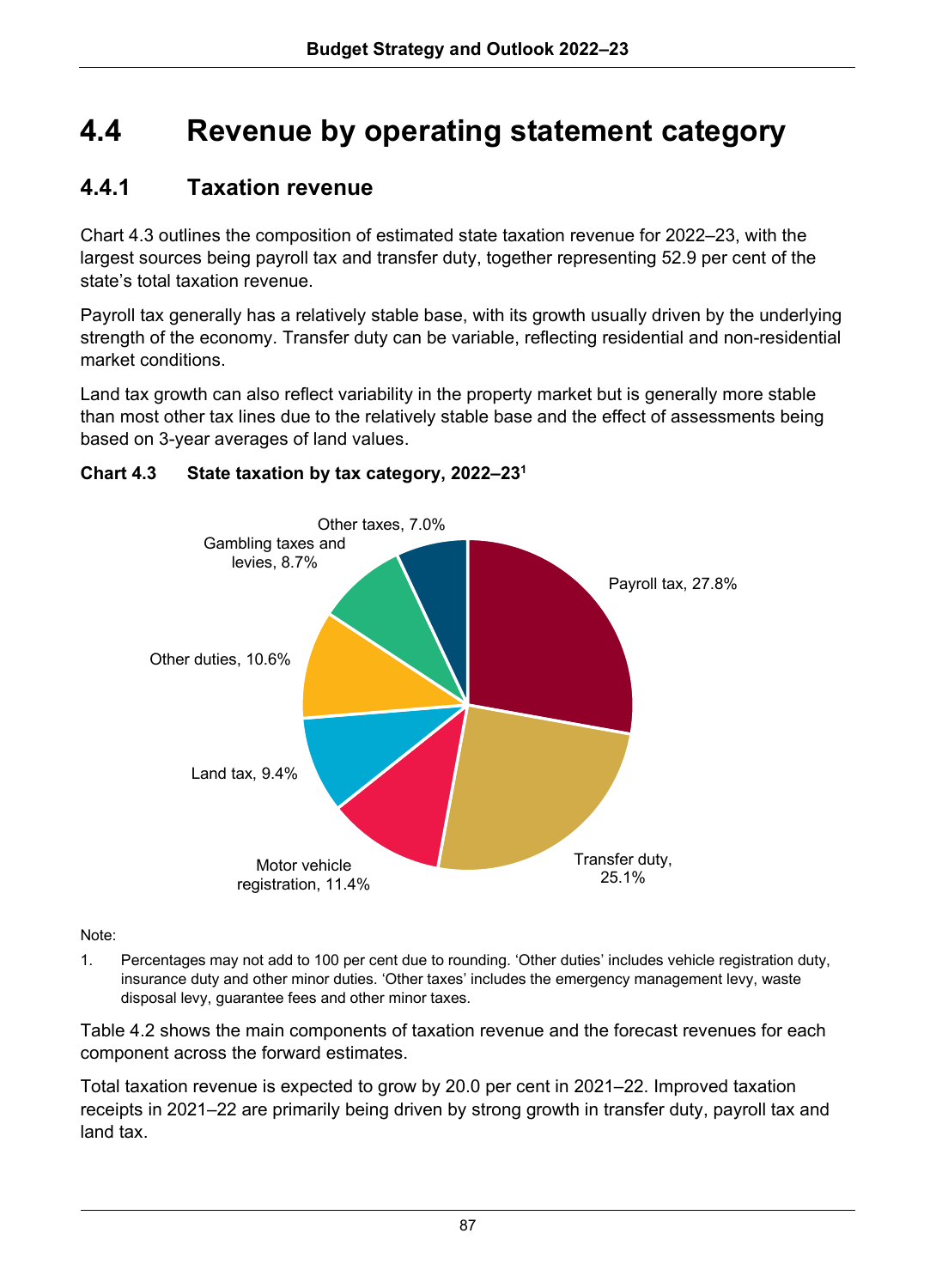The growth in transfer duty reflects the combined impacts of significant increases in transaction volumes and the strong growth in dwelling prices over the year, as well as a recovery in collections from large and non-residential transactions. The strong growth in payroll tax reflects the strong labour market conditions in Queensland. The performance of the property market has also resulted in significant increases in land valuations that are flowing through to land tax collections.

Taxation revenue is expected to decline by 3.4 per cent in 2022–23 due to lower transfer duty as property transactions moderate from their elevated levels of activity, along with a slowing of turnover in large transactions from their 2021–22 levels.

Total taxation revenue is forecast to grow on average by around 5.1 per cent per annum across the 3 years ending 2025–26.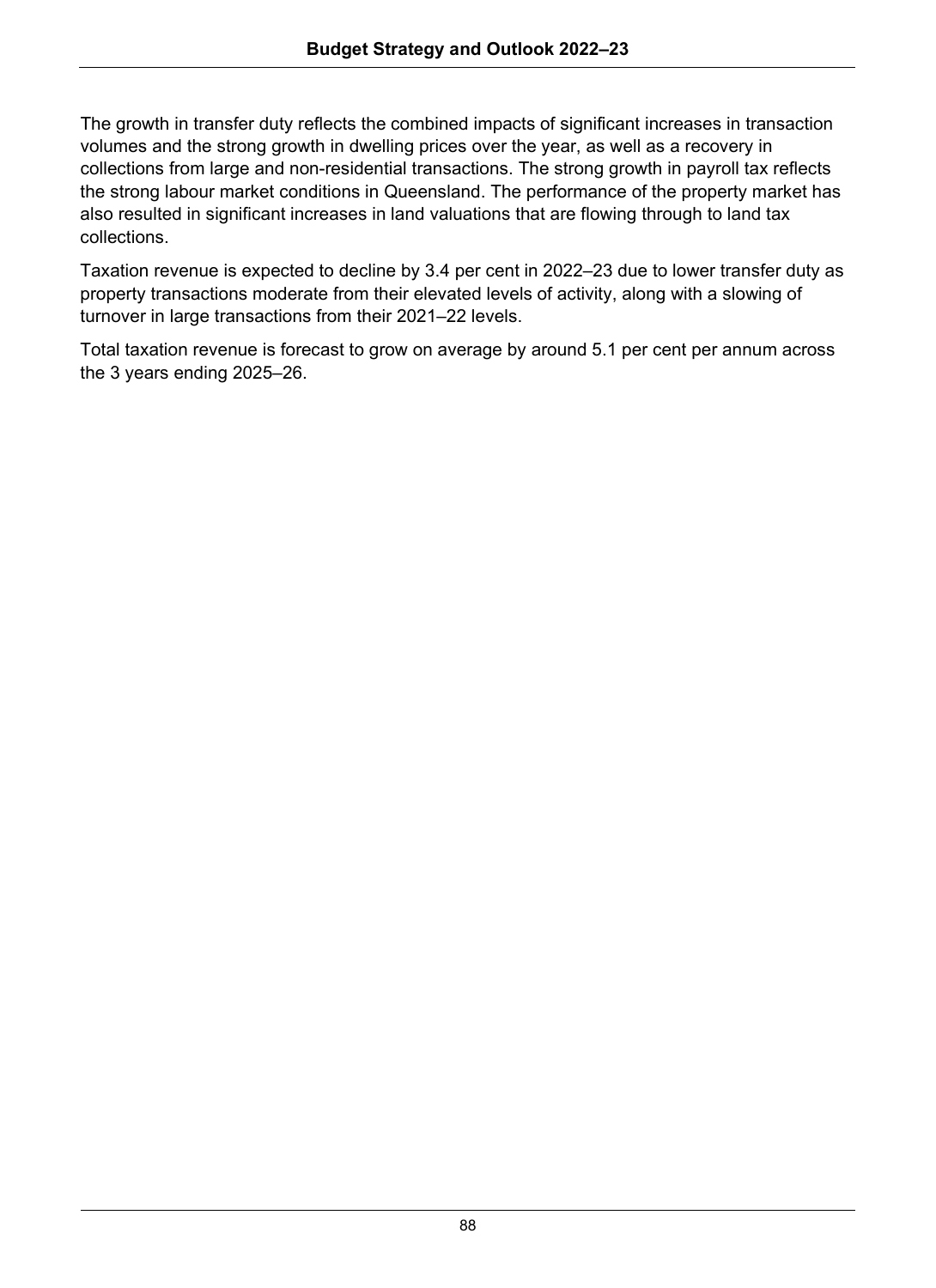| State taxation revenue <sup>1</sup><br>Table 4.2 |
|--------------------------------------------------|
|--------------------------------------------------|

|                                           | $2020 - 21$<br><b>Actual</b><br>\$ million | $2021 - 22$<br>Est. Act<br>\$ million | $2022 - 23$<br><b>Budget</b><br>\$ million | $2023 - 24$<br><b>Projection</b><br>\$ million | 2024-25<br><b>Projection</b><br>\$ million | $2025 - 26$<br><b>Projection</b><br>\$ million |
|-------------------------------------------|--------------------------------------------|---------------------------------------|--------------------------------------------|------------------------------------------------|--------------------------------------------|------------------------------------------------|
| <b>Payroll tax</b>                        | 4,166                                      | 4,957                                 | 5,242                                      | 5,766                                          | 6,022                                      | 6,289                                          |
| <b>Duties</b>                             |                                            |                                       |                                            |                                                |                                            |                                                |
| Transfer                                  | 3,954                                      | 6.028                                 | 4,722                                      | 4,442                                          | 4,757                                      | 5,233                                          |
| Vehicle registration                      | 662                                        | 684                                   | 645                                        | 665                                            | 685                                        | 712                                            |
| Insurance $2$                             | 1,095                                      | 1,249                                 | 1,311                                      | 1,376                                          | 1,444                                      | 1,503                                          |
| Other duties $3$                          | 31                                         | 32                                    | 32                                         | 33                                             | 33                                         | 35                                             |
| <b>Total duties</b>                       | 5,742                                      | 7,994                                 | 6,711                                      | 6,515                                          | 6,919                                      | 7,482                                          |
| <b>Gambling taxes and</b><br>levies       |                                            |                                       |                                            |                                                |                                            |                                                |
| Gaming machine tax                        | 821                                        | 816                                   | 819                                        | 843                                            | 869                                        | 903                                            |
| Health services levy                      | 121                                        | 112                                   | 109                                        | 117                                            | 127                                        | 132                                            |
| Lotteries taxes                           | 359                                        | 366                                   | 372                                        | 383                                            | 395                                        | 410                                            |
| Wagering taxes                            | 157                                        | 160                                   | 201                                        | 247                                            | 254                                        | 261                                            |
| Casino taxes and levies                   | 107                                        | 114                                   | 124                                        | 139                                            | 143                                        | 149                                            |
| Keno tax                                  | 22                                         | 21                                    | 22                                         | 22                                             | 23                                         | 23                                             |
| <b>Total gambling taxes</b><br>and levies | 1,586                                      | 1,589                                 | 1,646                                      | 1,752                                          | 1,810                                      | 1,879                                          |
| <b>Other taxes</b>                        |                                            |                                       |                                            |                                                |                                            |                                                |
| Land tax                                  | 1,524                                      | 1,603                                 | 1,773                                      | 2,019                                          | 2,268                                      | 2,365                                          |
| Motor vehicle<br>registration             | 2,011                                      | 2,074                                 | 2,152                                      | 2,232                                          | 2,315                                      | 2,401                                          |
| Emergency<br>management levy              | 581                                        | 599                                   | 624                                        | 649                                            | 676                                        | 704                                            |
| Waste disposal levy                       | 303                                        | 331                                   | 339                                        | 407                                            | 420                                        | 433                                            |
| Guarantee fees                            | 292                                        | 307                                   | 320                                        | 323                                            | 317                                        | 314                                            |
| Other taxes $4$                           | 44                                         | 46                                    | 36                                         | 37                                             | 38                                         | 39                                             |
| <b>Total taxation revenue</b>             | 16,249                                     | 19,500                                | 18,842                                     | 19,700                                         | 20,785                                     | 21,905                                         |

Notes:

1. Numbers may not add due to rounding.

2. Includes duty on accident insurance premiums.<br>3. Includes duty on life insurance premiums.

3. Includes duty on life insurance premiums.<br>4. Includes the statutory insurance scheme le

4. Includes the statutory insurance scheme levy and nominal defendant levy.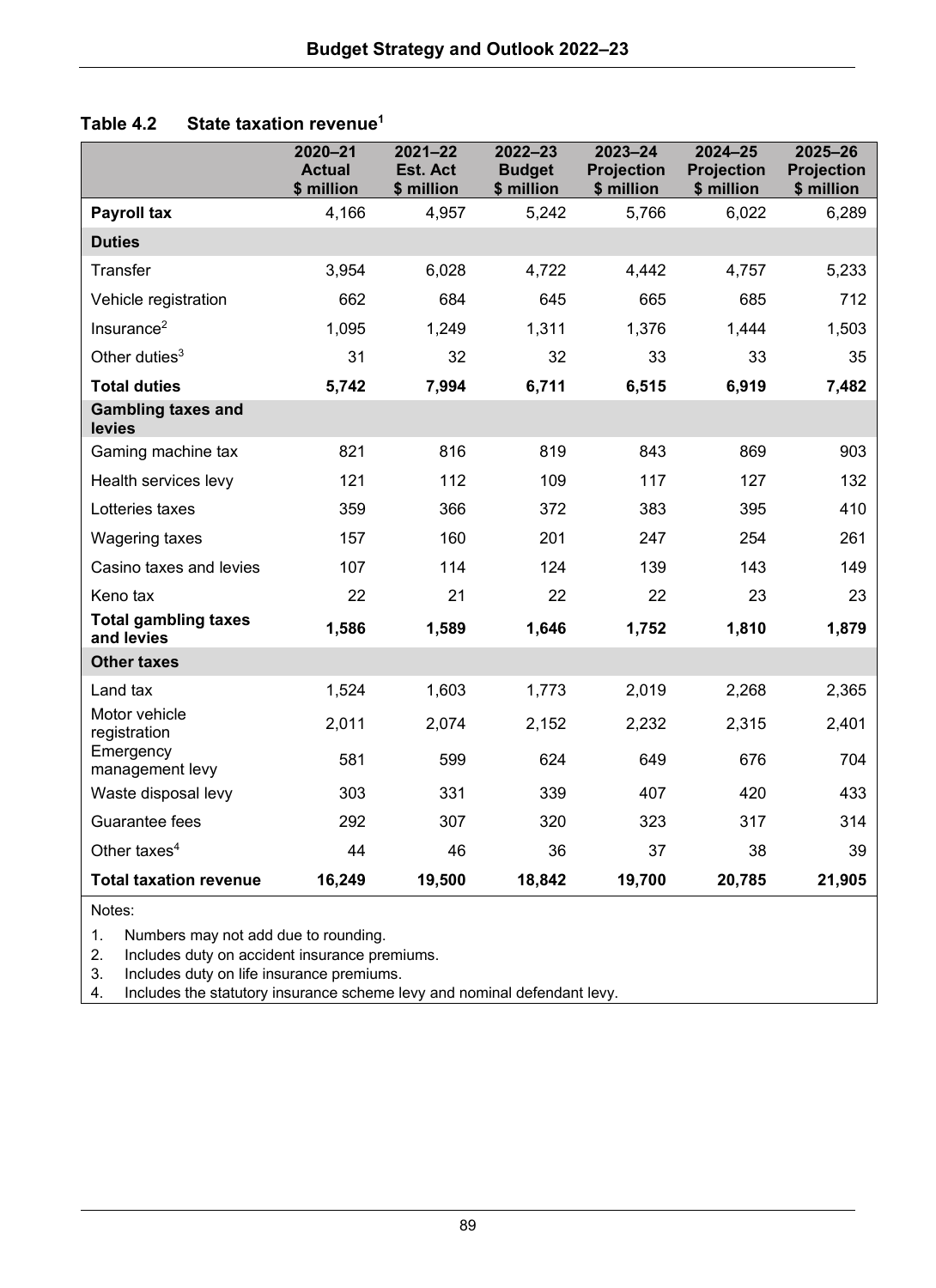## **Payroll tax**

Payroll tax collections have improved substantially in line with the strong rebound in economic and labour market conditions in Queensland following the initial COVID-19 crisis in mid-2020. Payroll tax is expected to be 19.0 per cent higher in 2021–22 compared to 2020–21, reflecting the lower base in 2020–21 due to COVID-19 relief measures, and strong growth in employment and a strengthening of wages growth in 2021–22.

Payroll tax is expected to grow by 5.8 per cent in 2022–23 and average annual growth of around 6.1 per cent is forecast over the 4 years ending 2025–26. This is broadly in line with the expected ongoing solid employment and wage growth over the forward years and also reflects the impact of the mental health levy.

As outlined earlier, the 50 per cent payroll tax rebate for wages paid to apprentices and trainees will be extended for 12 months until 30 June 2023

## **Box 4.1 Supporting mental health services**

The Mental Health Select Committee, in its report to Parliament *– Report No. 1, 57th Parliament – Inquiry into the opportunities to improve mental health outcomes for Queenslanders* – identified significant opportunities to improve the mental health and wellbeing of Queenslanders, including:

- greater involvement of people with lived experience in the system
- greater use of health data to inform service delivery
- expanded GP and other community-based mental health services
- greater support services in schools
- expanding alternative entry points and emergency department diversion services
- utilising health practitioners' full scope of practice.

Queensland Health advised the Committee that it spent an estimated \$1.35 billion on mental health in 2020–21 and a further \$139 million on alcohol and other drug (AOD) services. Even so, the Committee considered it was evident that to reform Queensland's mental health and AOD system, a substantial increase in investment is required.

In the 2022–23 Queensland Budget, the government is providing an additional \$1.645 billion in operating funding plus an additional \$28.5 million in capital funding to support initiatives under a new 5-year plan *Better Care Together: a plan for Queensland's state-funded mental health, alcohol and other drug services*, and to meet Queensland's obligations under the *National Agreement on Mental Health and Suicide Prevention*.

To fund the enhancements to mental health services, and to provide ongoing sustainable funding for this critical element of the state's health system, a mental health levy will be applied to payroll tax liabilities arising on or after 1 January 2023, but will only be applicable to large employers, or groups of employers, with annual Australian taxable wages over \$10 million and an additional levy applied to Australian taxable wages over \$100 million.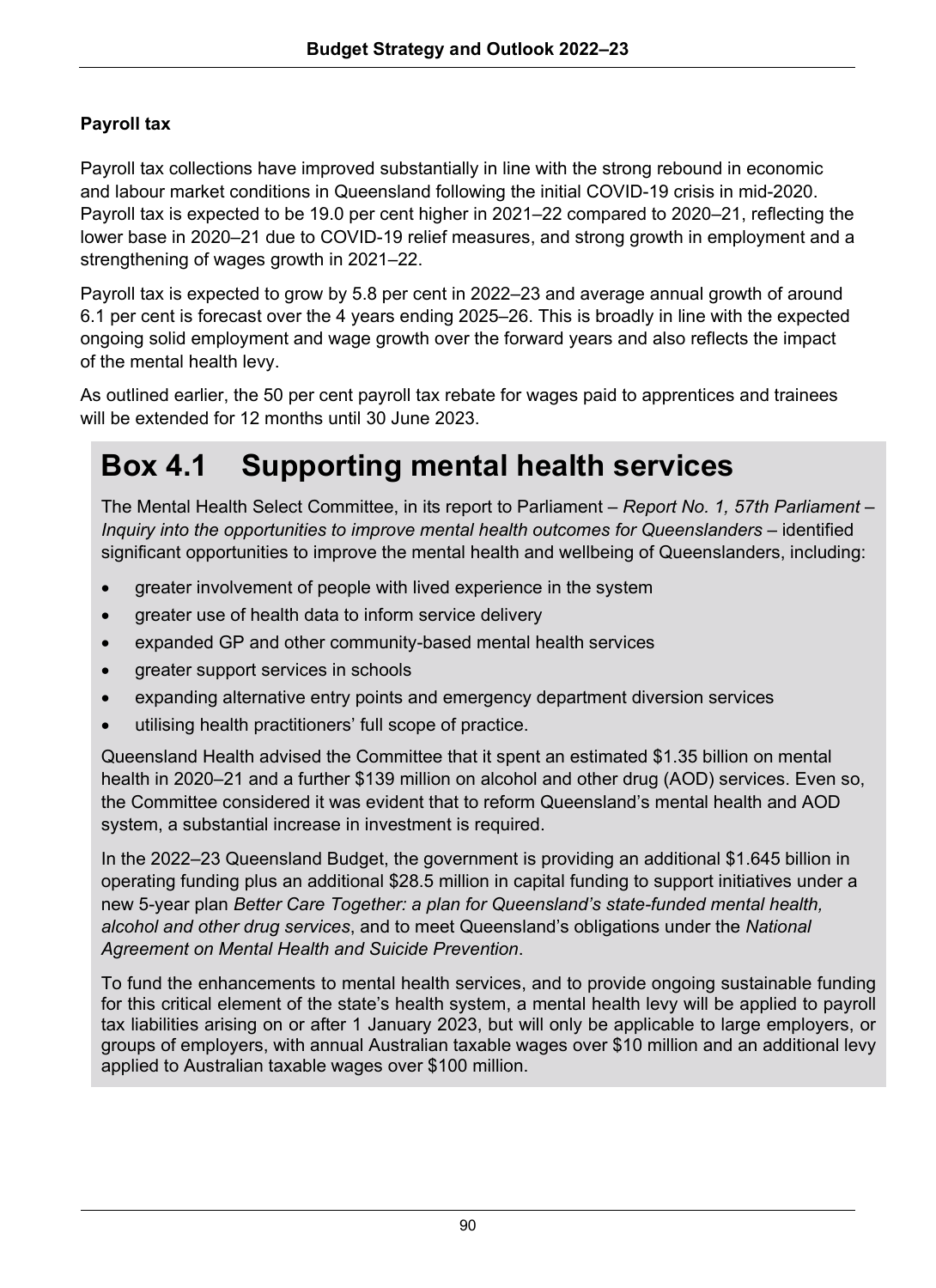The mental health levy will be applied as follows:

- a 0.25 per cent levy on the annual Australian taxable wages of employers, or groups of employers above \$10 million
- an additional 0.5 per cent levy on the annual Australian taxable wages of employers, or groups of employers, above \$100 million.

Given this reform is a specific levy, as distinct from a change in tax rates, the levy will only apply to the portion of the wages above the respective taxable wage amounts (i.e. on a marginal basis).

The levy is estimated to provide annual revenue of \$425 million by 2025–26. The revenue raised from the levy will be utilised as a funding source for future expenditure on mental health and associated services and investment.

Queensland's payroll tax exemption threshold of \$1.3 million threshold is one of the highest thresholds of all states and territories, meaning that most small businesses would not be liable for payroll tax. Additionally, the standard rate of 4.75 per cent is one of the lowest tax rates compared to other jurisdictions, and there is a one percentage point discount for eligible regional employers.

There is also a deduction available for employers between the exemption threshold of \$1.3 million and the current deduction threshold of \$6.5 million that reduces the amount of tax payable between this wage range.

## **Box 4.2 Tax relief for small and medium businesses**

Small and medium businesses are the backbone of Queensland's economy and comprise more than 99 per cent of businesses operating across the state.

Many small and medium enterprises have been severely impacted over the past few years, due to the COVID-19 pandemic and the related health and border restriction measures, as well as natural disasters.

A number of these businesses are also experiencing higher input costs and constraints to grow their operation and workforce, given the tight national labour market and ongoing global supply chain disruptions.

In recognition of the important role that small to medium businesses play in the Queensland economy, the government is providing payroll tax relief to small and medium businesses across the state, through adjustments to the existing payroll tax deduction framework from 1 January 2023.

This targeted payroll support measure will help to minimise the cost pressures on eligible businesses and provide confidence to those businesses to employ additional Queenslanders to take advantage of economic opportunities that are emerging strongly across the state.

Under the current regime, employers, or groups of employers, with annual Australian taxable wages between \$1.3 million and \$6.5 million can claim a deduction from their taxable wages, which phases out at a rate of \$1 for every \$4 of taxable wages above the \$1.3 million threshold.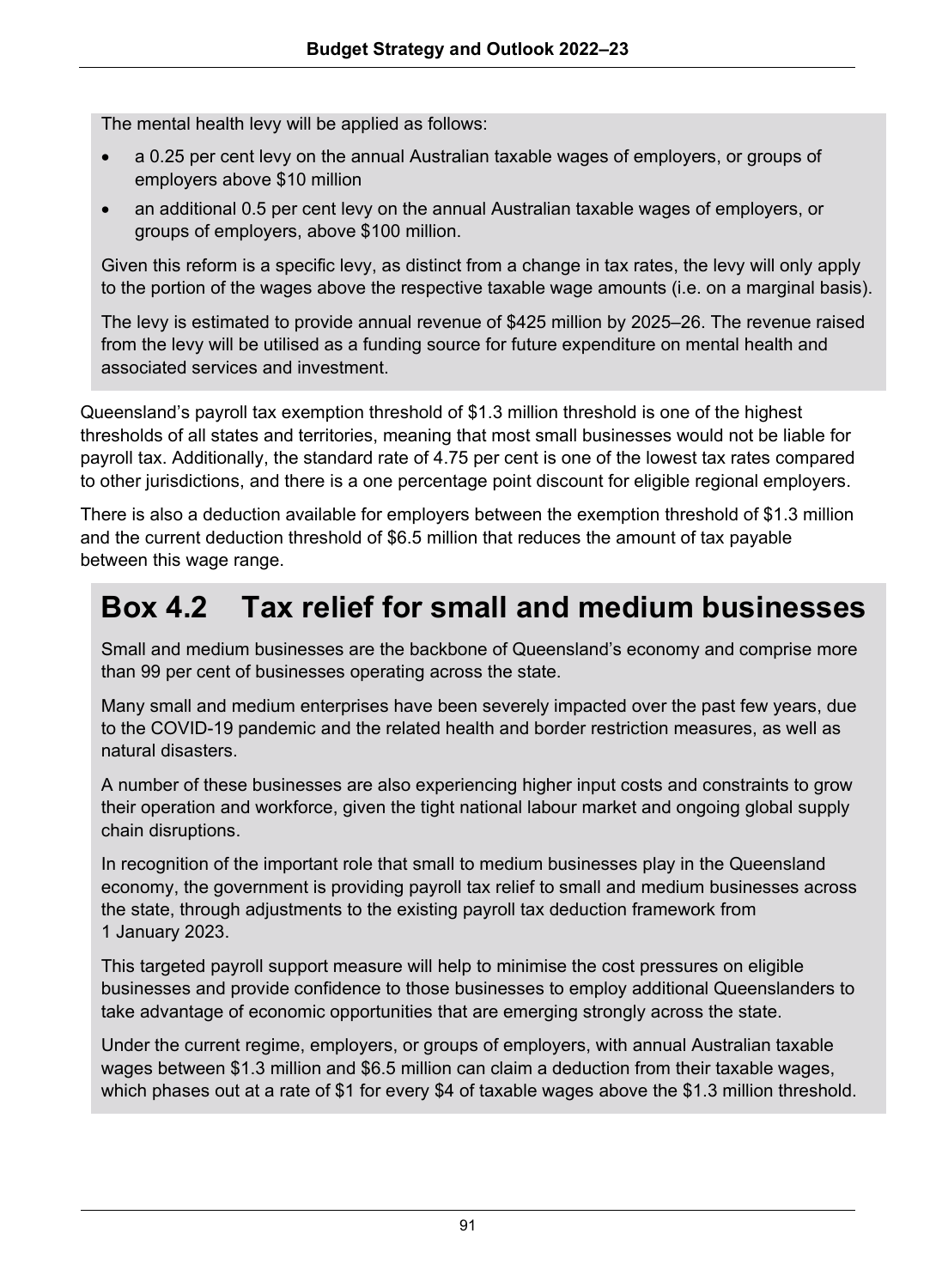The deduction will be extended from the current ceiling of \$6.5 million in annual Australian taxable wages up to \$10.4 million, reflecting an increase in the phase out rate of the deduction from \$1 for every \$4 to a rate of \$1 for every \$7 of taxable wages above the \$1.3 million threshold.

This reform is estimated to benefit over 12,000 Queensland businesses and will save a business paying \$6.5 million in annual taxable wages over \$26,000 in payroll tax each year (Table 4.3).

| Annual taxable wages<br>\$) | Tax saving <sup>1</sup><br>$($ \$) |  |
|-----------------------------|------------------------------------|--|
| 2,000,000                   | 3,563                              |  |
| 4,000,000                   | 13,741                             |  |
| 6,000,000                   | 23,920                             |  |
| 6,500,000                   | 26,464                             |  |
| 8,000,000                   | 16,971                             |  |
| 10,000,000                  | 2,829                              |  |
| Note:                       |                                    |  |

### **Table 4.3 Tax savings for indicative annual taxable wages**

1. This represents a full 12 month saving, noting that this policy will only be implemented for a part year in 2022–23. Based on standard tax rates.

## **Duties**

## *Transfer duty*

Transfer duty is charged on 'dutiable transactions', including transfers of land in Queensland or Queensland business assets.

The Queensland Government offers extensive concessions for the transfer of land where the property is purchased as a home. This means eligible home buyers pay a one per cent concessional rate on the first \$350,000 of dutiable value, rather than the normal scheduled rates of between 1.5 per cent and 3.5 per cent.

If a first home buyer purchases a property up to \$500,000 they will pay no duty, with reduced rates available up to \$550,000.

Transfer duty is estimated to be 52.5 per cent higher in 2021–22 compared with 2020–21, driven by substantial increases in prices and transaction volumes. This reflects strong activity in the residential housing sector since mid-2020, with transactions in all components of the residential market (investors, principal place of residence and first home buyers) showing significant growth, although first home activity has slowed following expiry of the Homebuilder grant.

As shown in Chart 4.4, residential transactions have grown strongly since the peak of the emergency health restrictions required to control the initial spread of COVID-19 in April 2020.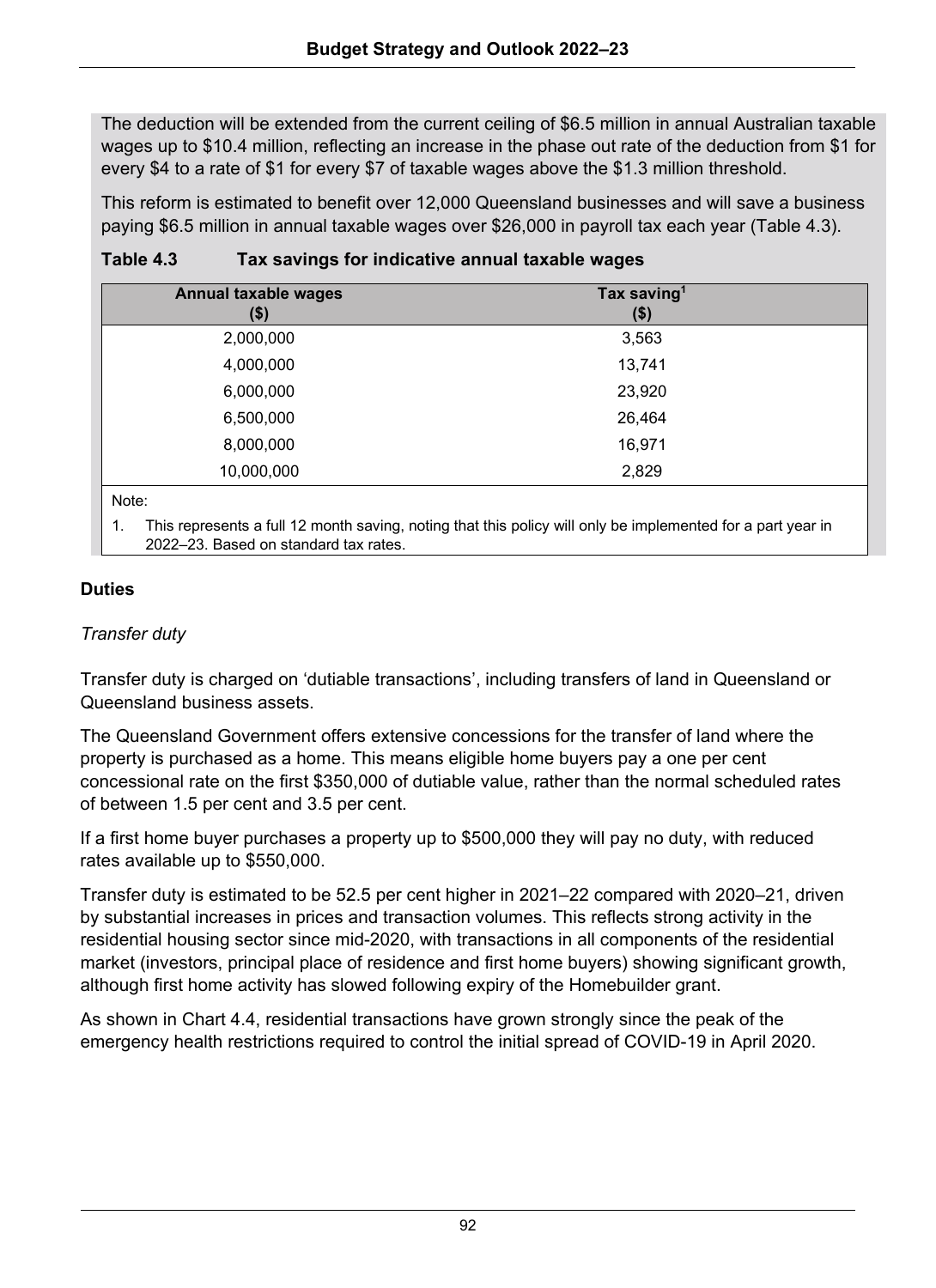



The level of transfer duty collections in 2022–23 is expected to unwind somewhat as residential housing market activity declines but is still forecast to remain well above previous levels. Residential transaction volumes, which exceeded 207,000 in the 12 months to May 2022 compared to an average of around 149,000 in the previous 5 years, are expected to moderate following the recent surge in activity and in the context of expected future interest rate increases.

As a result, transfer duty is forecast to decline by 21.7 per cent in 2022–23 and by a further 5.9 per cent in 2023–24. However, transfer duty revenue in those years is still expected to remain well above 2019–20 and 2020–21 levels.

After moderating in the near term, transfer duty from the non-residential sector is forecast to grow steadily over subsequent years, supporting a return to overall growth in 2024–25 and 2025–26.

## *Vehicle registration duty*

Vehicle registration duty applies to applications to register or transfer a vehicle. Duty is imposed on the dutiable value, with the applicable rate dependent on the type of vehicle. An additional amount of registration duty is imposed on applications to register or transfer vehicles (other than special vehicles or heavy vehicles) with a dutiable value of more than \$100,000.

Revenue from vehicle registration duty in 2021–22 is expected to be 3.4 per cent higher than in 2020–21, driven by the continued strength in vehicle sales in line with the high levels of broader consumption expenditure experienced as part of the recovery from COVID-19.

Vehicle registration duty is expected to decline by 5.7 per cent in 2022–23, reflecting a return to more normal levels of vehicle transactions as the impact of COVID-19 stimulus measures and the expenditure switching from overseas travel restrictions abates. Vehicle registration duty is then forecast to grow by around 3.3 per cent per annum.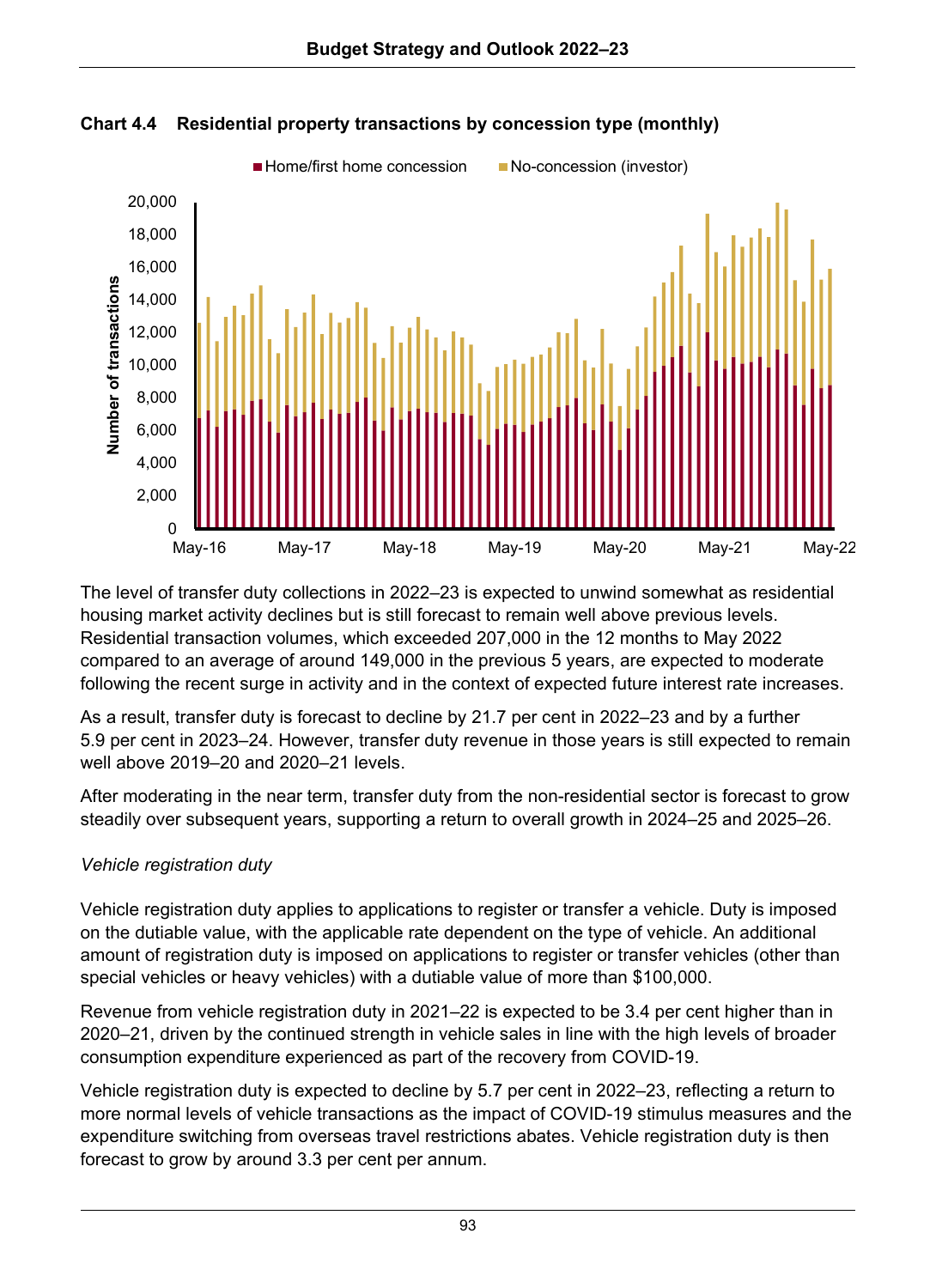## **Land tax**

Land tax is imposed on the taxable value of a landowner's aggregated holdings of freehold land owned in Queensland, as at midnight on 30 June each year. The landowner's home and some other specified types of landholdings are exempt.

Individuals other than absentees are generally liable for land tax if the total taxable value of the freehold land owned by that person as at 30 June is equal to or greater than \$600,000. Companies, trustees and absentees are liable for land tax if the total taxable value of the freehold land owned as at 30 June is equal to or greater than \$350,000.

Land tax is expected to grow by 5.2 per cent in 2021–22 and 10.6 per cent in 2022–23, with the 2022–23 forecast driven by the impact of the solid land value growth expected in line with the current strength of the residential property market. The impact of 3-year averaging of land valuations has moderated the uplift in 2022–23 but additional value growth is expected in the next valuation, resulting in further land tax growth in 2023–24.

Average annual growth of 10.1 per cent is forecast for land tax over the 3 years ending 2025–26, reflecting the flow-on impact of recent and expected ongoing increases in land valuations due to the strength of the residential and non-residential property market.

## **Box 4.3 Queensland's competitive land tax settings**

Despite the recent increases in land values around the nation, the current threshold and exemptions in Queensland ensures that most landowners won't have a land tax liability, and those with small investment property holdings generally have only a minimal land tax liability.

The thresholds at which land tax becomes payable in Queensland are among the most generous in Australia. For individuals, the land tax-free threshold of \$600,000 is the second highest in the country.

The generosity of Queensland's land tax thresholds is even more apparent when the threshold is put in the context of land values. Queensland's threshold is competitive having regard to its comparative average dwelling and associated land values. Several other jurisdictions have land tax thresholds that are a much lower proportion of average prices.

Depending on the ownership and use of the land, a range of exemptions may be available meaning the value of exempt parcels is excluded from the total taxable value, reducing the amount you pay.

In particular, the key exemption is for the principal place of residence (the dwelling you live in), meaning that most Queensland homeowners have no liability for land tax. In addition, land tax in Queensland is subject to a system of 3-year averaging of the land value, which helps further reduce the impacts of increasing land values on the tax payable by landholders.

On a comparative basis, landowners in Queensland may be liable for much lower land tax than in other states. For example, an indicative landowner with taxable holdings of \$4.5 million in Queensland, would pay \$2,698 less than in NSW, \$9,975 less than in Victoria and at least \$1,300 less than in Western Australia.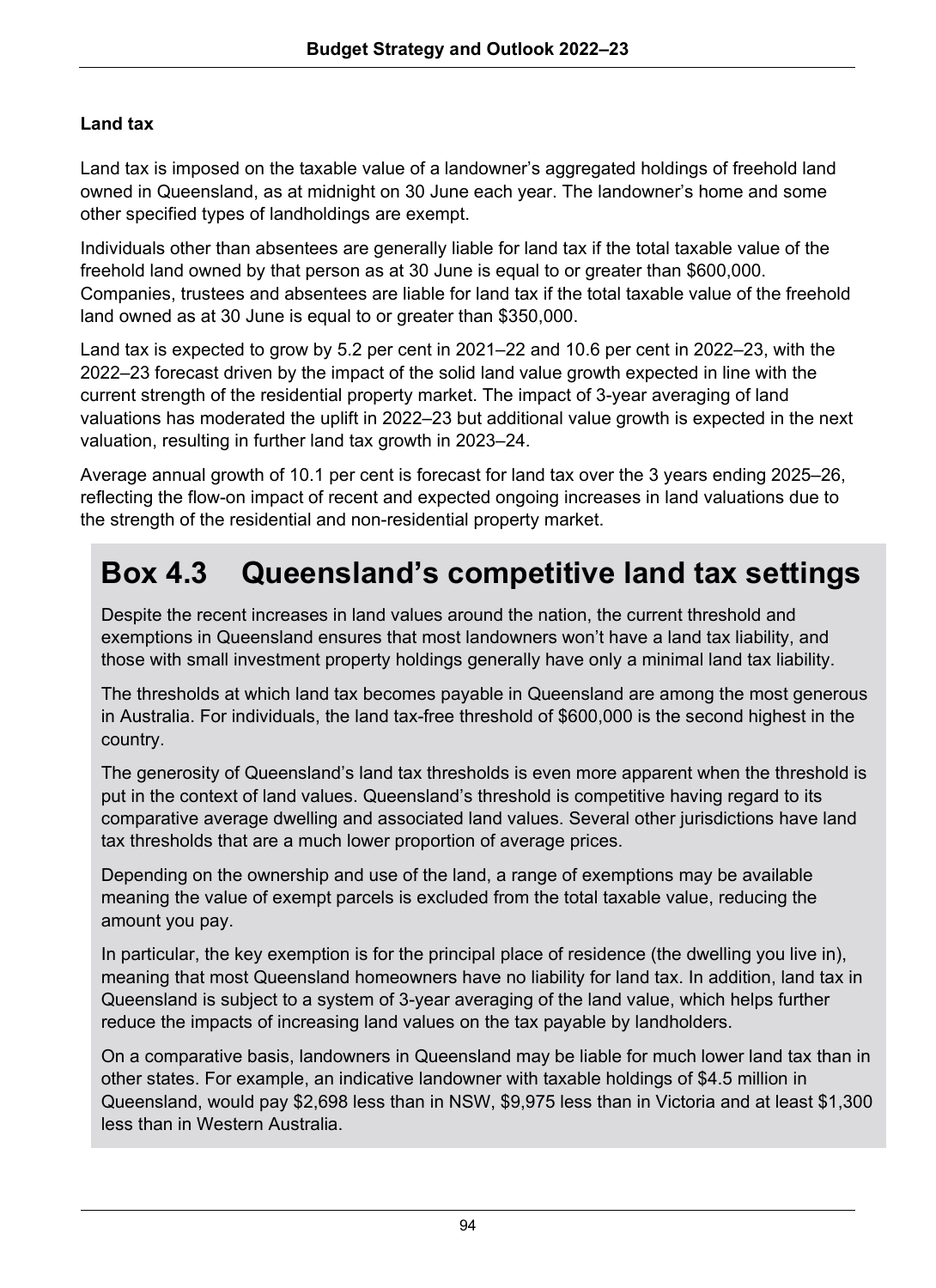## **Gambling taxes and levies**

A range of gambling activities are subject to state taxes and levies. Total gambling tax and levy collections are only expected to be 0.2 per cent higher in 2021–22 compared with 2020–21. This largely reflects the moderation in collections from their elevated levels in 2020–21 as they rebounded from the COVID-19 related weakness on gambling activity in 2019–20.

Total gambling tax and levy collections are expected to grow by 3.6 per cent in 2022–23, largely due to the half year impact of the new racing levy. Average annual growth of 4.5 per cent is forecast for gambling tax revenue over the 3 years ending 2025–26.

## **Box 4.4 Sustainable funding of the racing industry**

On 6 June 2022, the government announced a new funding model to ensure ongoing sustainable funding for Queensland's racing industry.

The new model recognises the significant changes that have occurred in the wagering market through the growth in online betting and will ensure all wagering operators are making an appropriate contribution to the future of the racing industry.

The changes will support 125 racing clubs across Queensland, particularly country racing clubs which play an important role in regional communities. Across the state, 85 communities host a race meeting which is their largest or second largest event each year.

Key elements of the reform are outlined below:

- applying a 5 per cent racing levy additional to the betting tax
- taxing bonus bets or free bets
- hypothecating 80 per cent of total betting tax revenue to Racing Queensland.

The 5 per cent racing levy and taxing of bonus bets are expected to raise an additional \$80 million per year. Taxing bonus bets will bring Queensland into line with betting tax arrangements in all other jurisdictions, other than Tasmania.

All additional revenue raised through the levy and taxing bonus bets will be allocated to Queensland's racing industry.

Raising the share of betting tax revenue allocated to the racing industry from the current 35 per cent to 80 per cent will provide certainty for the industry and the 6,500 direct jobs it supports by replacing a range of existing funding streams, including short-term government funding programs.

Long term funding certainty will provide the opportunity to increase prize money, enhance infrastructure and provide better training facilities.

The new funding arrangements will be implemented through amendments to the *Betting Tax Act 2018.* Subject to the passage of legislative amendments, it is proposed that the changes will take effect from 1 December 2022.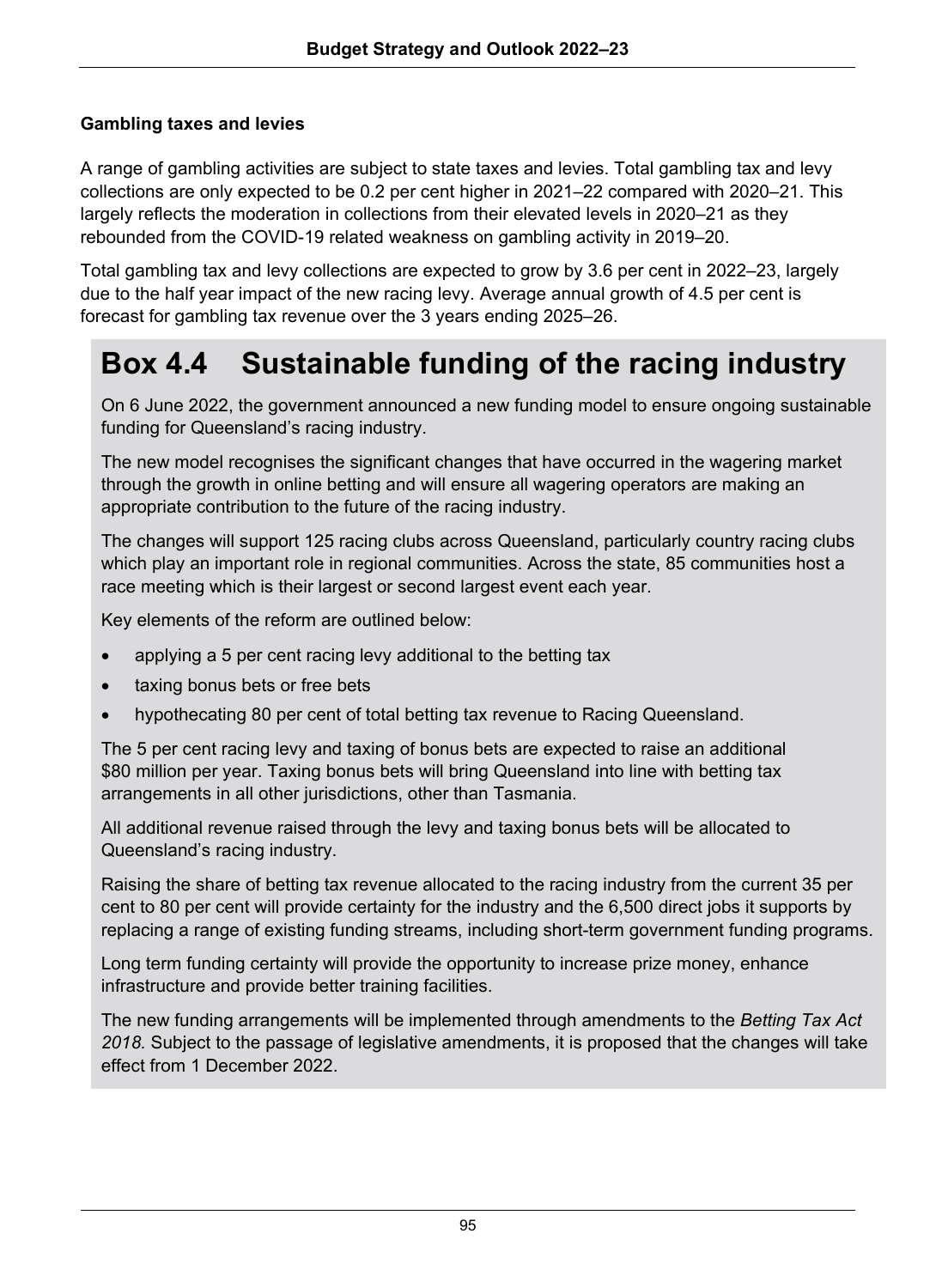## **Waste disposal levy**

The waste disposal levy commenced on 1 July 2019 and applies to 39 local government areas, covering more than 90 per cent of the state's waste generation and population. The levy is paid by landfill operators on waste disposed to landfill. Exemptions from the levy exist for particular waste, such as waste from declared disasters, waste donations to charitable recyclers and lawfully managed and transported asbestos.

The levy commenced at \$75 per tonne for general waste and increased by \$5 per tonne per annum in its first 3 years of operation. The first annual increase of \$5 per tonne was deferred by 6 months to 1 January 2021 to provide financial relief from the impacts of COVID-19.

To help Queensland reach its waste recovery targets, changes to the waste levy will commence from 1 July 2022. These include dividing the existing levy zone into metropolitan and regional levy areas, which will have different annual levy rate increases for each levy area. Additionally, changes to levy exemptions for particular types of waste will take effect from 1 July 2023.

Revenue from the waste disposal levy is estimated to be \$331 million in 2021–22, 9.1 per cent higher than in 2020–21. Revenue is forecast to grow by 2.3 per cent in 2022–23 reflecting regulated levy rate increases.

Seventy per cent of proceeds from the waste levy will be used for resource recovery and other programs that reduce the impact of waste and protect the environment and local communities.

## **Queensland's competitive tax status**

Maintaining the competitiveness of Queensland's tax system is critical to provide a competitive advantage to business and to moderate the tax burden on citizens.

Maintaining a competitive tax regime is also fundamental to the Queensland Government's economic strategy and its commitment to creating more jobs in more industries and maintaining a competitive investment environment.

Importantly, as Chart 4.5 shows, taxation per capita in Queensland was lower in 2020–21 than the average taxation per capita in the other states and territories, highlighting the ongoing competitiveness of Queensland's taxation regime.

Based on the latest available actuals data from states and territories, Queensland's taxation per capita in 2020–21 was \$647 less than the average of other jurisdictions.

On average, Queenslanders paid \$1,067 less tax than New South Wales residents and \$492 less than Victorian residents, as highlighted in Chart 4.5.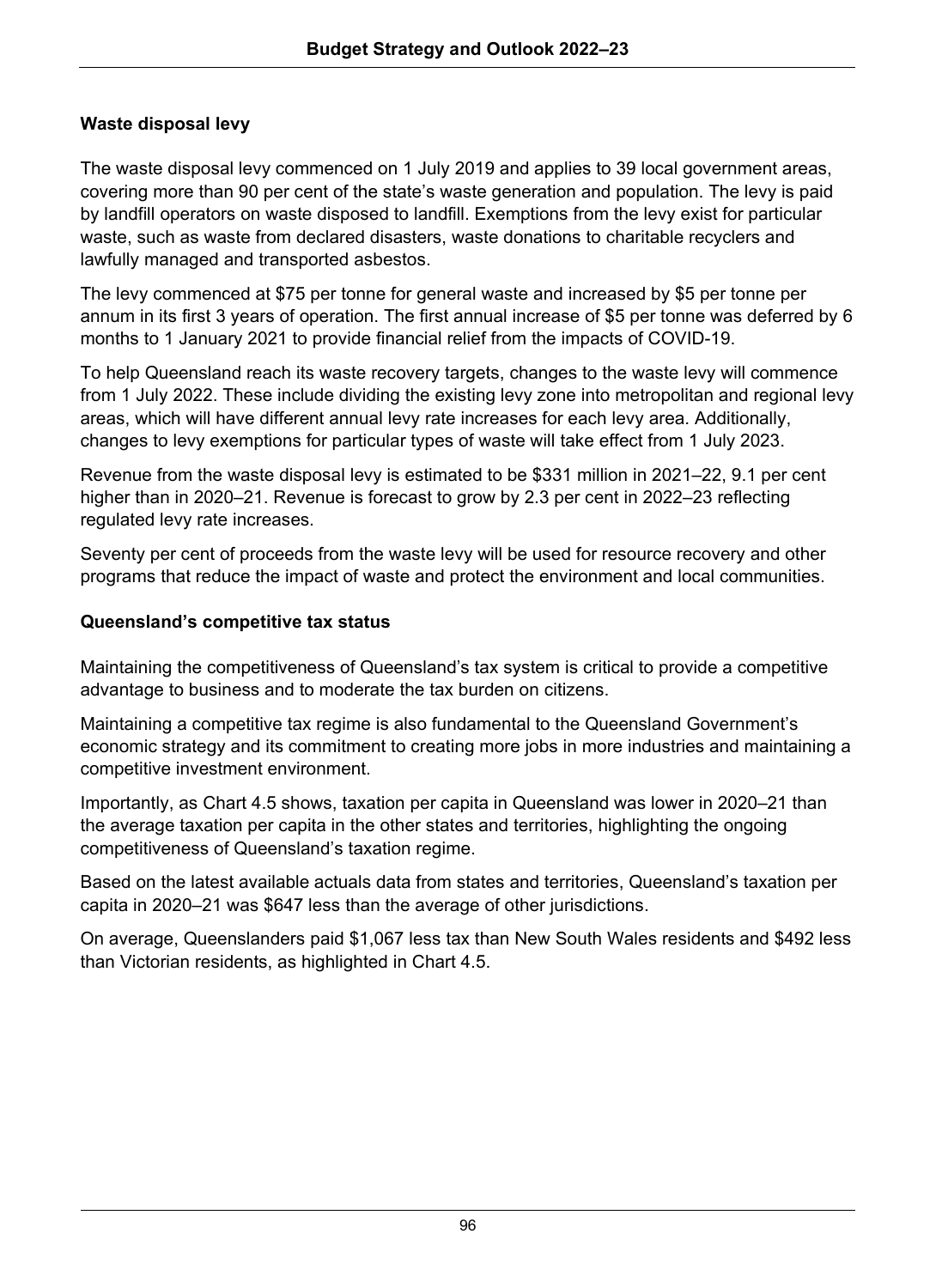



### *Sources: ABS Government Finance Statistics and ABS National, State and Territory Population.*

Other measures of tax competitiveness include estimates by the Commonwealth Grants Commission (CGC) of Queensland's tax effort compared with other jurisdictions, and each state or territory's taxation revenue as a proportion of the respective size of its economy.

The CGC's revenue raising effort ratios are an indicator of the extent to which governments burden their revenue bases, with a lower ratio indicating a relatively lower taxation burden imposed by state taxes.

The CGC's 2022 update assessed that Queensland's tax effort in 2020–21 (latest available CGC estimate, based on 2020–21 data and using total tax revenue effort for CGC assessed taxes) was 1.6 per cent below the national average.

The third measure of tax competitiveness (that is, taxation as a share of GSP) also confirms that Queensland's taxes are highly competitive, being below the average of the other states and territories, and significantly lower than the major southern states.

Table 4.4 summarises the estimates of these 3 measures compared with other states and territories and demonstrates that the Queensland tax system is very competitive.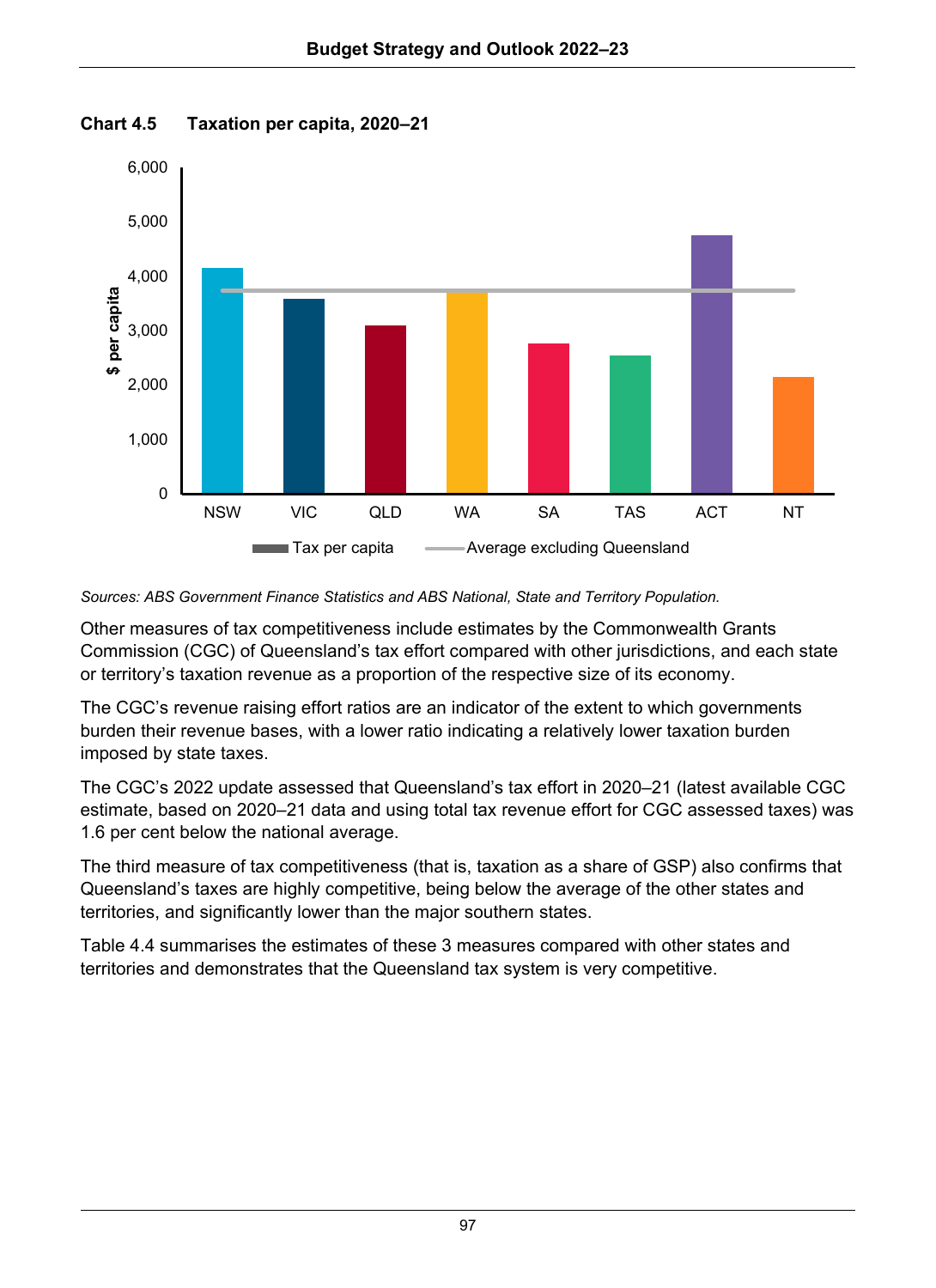|                                       | <b>NSW</b> | <b>VIC</b> | Qld  | <b>WA</b>                           | SA   | <b>TAS</b> | ACT <sup>4</sup> | <b>NT</b> | Ava <sup>5</sup> |
|---------------------------------------|------------|------------|------|-------------------------------------|------|------------|------------------|-----------|------------------|
| Taxation per capita <sup>1</sup> (\$) | 4.168      | 3.593      |      | 3,101 3,722 2,769 2,560 4,763 2,152 |      |            |                  |           | 3.748            |
| Taxation effort <sup>2</sup> (%)      | 102.2      | 97.9       | 98.4 | 99.8                                | 93.8 | 90.7       | 148.9            | 76.1      | 100.0            |
| Taxation % of $GSP3$ (%)              | 5.3        | 5.0        | 4.4  | 2.8                                 | 4.2  | 4.0        | 4.7              | 21        | 4.5              |

### **Table 4.4 Tax competitiveness, 2020–21**

Notes:

1. 2020–21 data (latest available actuals). Sources: *ABS Government Finance Statistics* and *ABS National, State and Territory Population*.

2. 2020–21 data (latest available). Source: Commonwealth Grants Commission 2022 Update - total tax revenue effort for assessed taxes (payroll, transfer duty, land tax, insurance duty and motor vehicle taxes). Revenue raising effort ratios are an indicator of the extent to which governments burden their revenue bases.

3. 2020–21 data (latest available). Sources: *ABS Annual State Accounts* and *ABS Government Finance Statistics* 

4. Figures include municipal rates.<br>5. Weighted average of states and Weighted average of states and territories, excluding Queensland (aside from taxation effort, which is the average of all states).

## **Tax expenditures**

Tax expenditures are reductions in taxation revenue that result from the use of the tax system as a policy tool to deliver government policy objectives. Tax expenditures are provided through a range of concessions, including tax exemptions, reduced tax rates, tax rebates, tax deductions and provisions which defer payment of a tax liability to a future period.

The substantial tax relief provided by the Queensland Government to Queensland businesses and property owners in response to the COVID-19 crisis resulted in significant tax expenditures in both 2019–20 and 2020–21. The Queensland Government continued to provide tax relief and concessions through a range of measures in 2021–22.

The Tax Expenditure Statement (Appendix B) provides details of tax expenditure arrangements provided by the Queensland Government.

## **4.4.2 Grants revenue**

Grants revenue is comprised of Australian Government grants (including GST), grants from the community and industry, and other miscellaneous grants.

A 5.6 per cent increase in total grants revenue is forecast for 2022–23, primarily driven by increases in GST revenue but partially offset by decreases in Australian Government grants (Table 4.5).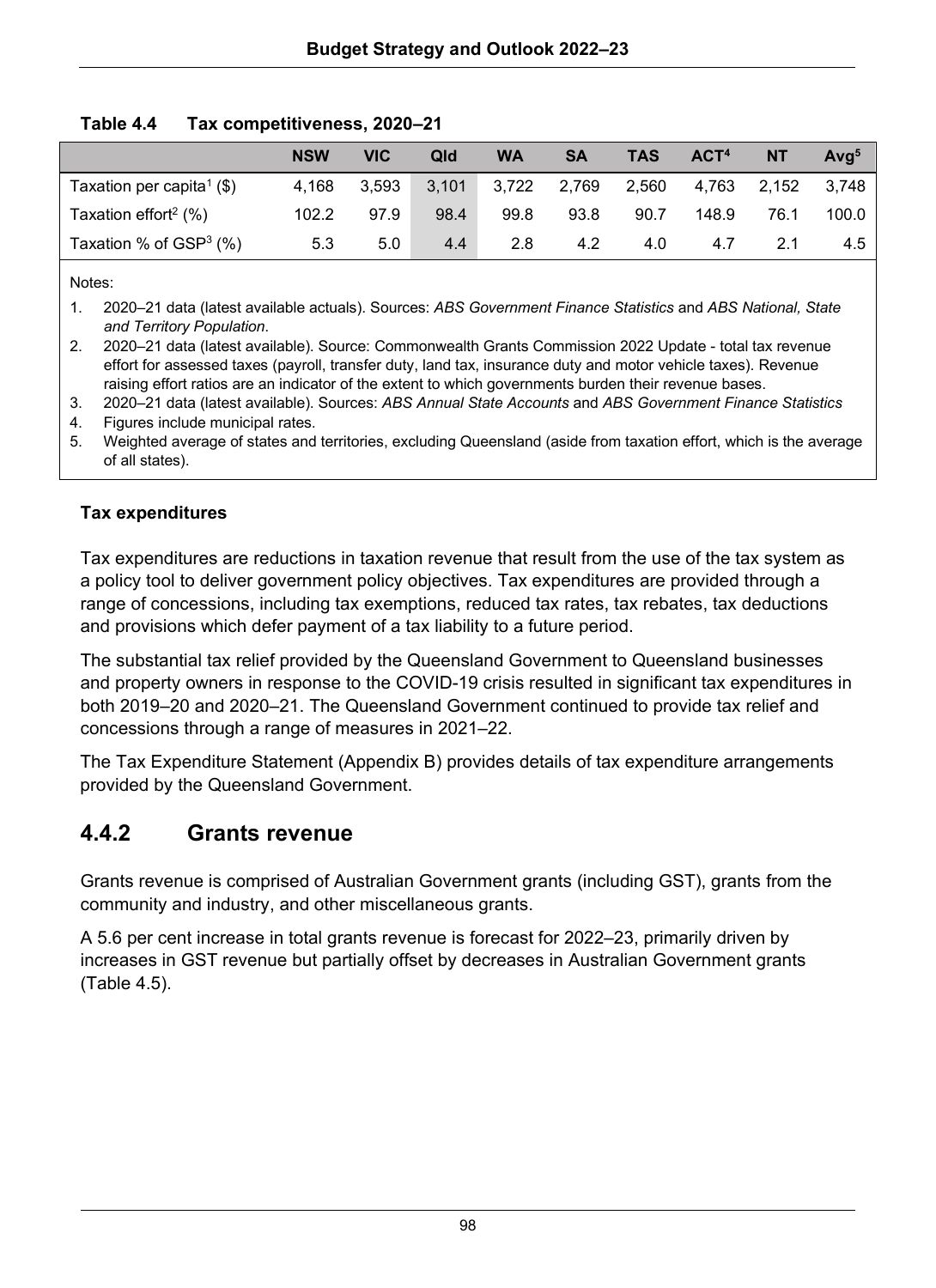| Table 4.5 |  | Grants revenue <sup>1,2</sup> |
|-----------|--|-------------------------------|
|-----------|--|-------------------------------|

|                                         | $2020 - 21$<br><b>Actual</b><br>\$ million | $2021 - 22$<br>Est. Act<br>\$ million | $2022 - 23$<br><b>Budget</b><br>\$ million | $2023 - 24$<br><b>Projection</b><br>\$ million | $2024 - 25$<br><b>Projection</b><br>\$ million | $2025 - 26$<br><b>Projection</b><br>\$ million |
|-----------------------------------------|--------------------------------------------|---------------------------------------|--------------------------------------------|------------------------------------------------|------------------------------------------------|------------------------------------------------|
| <b>Current grants</b>                   |                                            |                                       |                                            |                                                |                                                |                                                |
| GST revenue grants $3$                  | 15,419                                     | 15,813                                | 17.811                                     | 18,270                                         | 19,039                                         | 19,200                                         |
| Australian Government<br>grants         | 13,834                                     | 14,611                                | 14,261                                     | 15,300                                         | 15,646                                         | 16,110                                         |
| Other grants and<br>contributions       | 312                                        | 292                                   | 301                                        | 333                                            | 290                                            | 293                                            |
| <b>Total current grants</b>             | 29,566                                     | 30,716                                | 32,372                                     | 33,903                                         | 34,975                                         | 35,603                                         |
| Capital grants                          |                                            |                                       |                                            |                                                |                                                |                                                |
| Australian Government<br>capital grants | 3.420                                      | 2,594                                 | 2,854                                      | 3,857                                          | 3,265                                          | 3,115                                          |
| Other grants and<br>contributions       | 27                                         | 66                                    | 17                                         | 20                                             | 35                                             | 0                                              |
| <b>Total capital grants</b>             | 3,447                                      | 2,661                                 | 2,870                                      | 3,877                                          | 3,300                                          | 3,115                                          |
| Total Australian<br>Government payments | 32,674                                     | 33,018                                | 34,925                                     | 37,427                                         | 37,950                                         | 38,424                                         |
| Total grants revenue                    | 33,013                                     | 33,376                                | 35,242                                     | 37,780                                         | 38,275                                         | 38,718                                         |

Notes:

1. Numbers may not add due to rounding.

2. Amounts in this table may differ to those outlined in Chapter 9 due to different classification treatments.

3. Includes entitlements to payments associated with the 'no worse off' guarantee as part of the Australian

Government changes to the GST distribution.

### **GST revenue**

Improvements in the national GST pool, along with an increase in Queensland's share of the pool, have been the key drivers of stronger forecasts for Queensland's GST revenue.

Queensland's GST revenue in 2021–22 is expected to be 2.6 per cent higher than 2020–21, with this growth primarily driven by Queensland receiving a larger share of the GST pool, with the GST pool being slightly larger (growing by less than one per cent) compared with 2020–21.

Queensland's GST revenue is expected to grow a further 12.6 per cent in 2022–23 compared with 2021–22. This increase in GST revenue is primarily due to:

- the Australian Government forecasting particularly strong 9.1 per cent growth in the national GST pool in 2022–23
- the Commonwealth Grants Commission recommending to the Australian Government that Queensland should receive a larger share of GST in 2022–23 compared with 2021–22.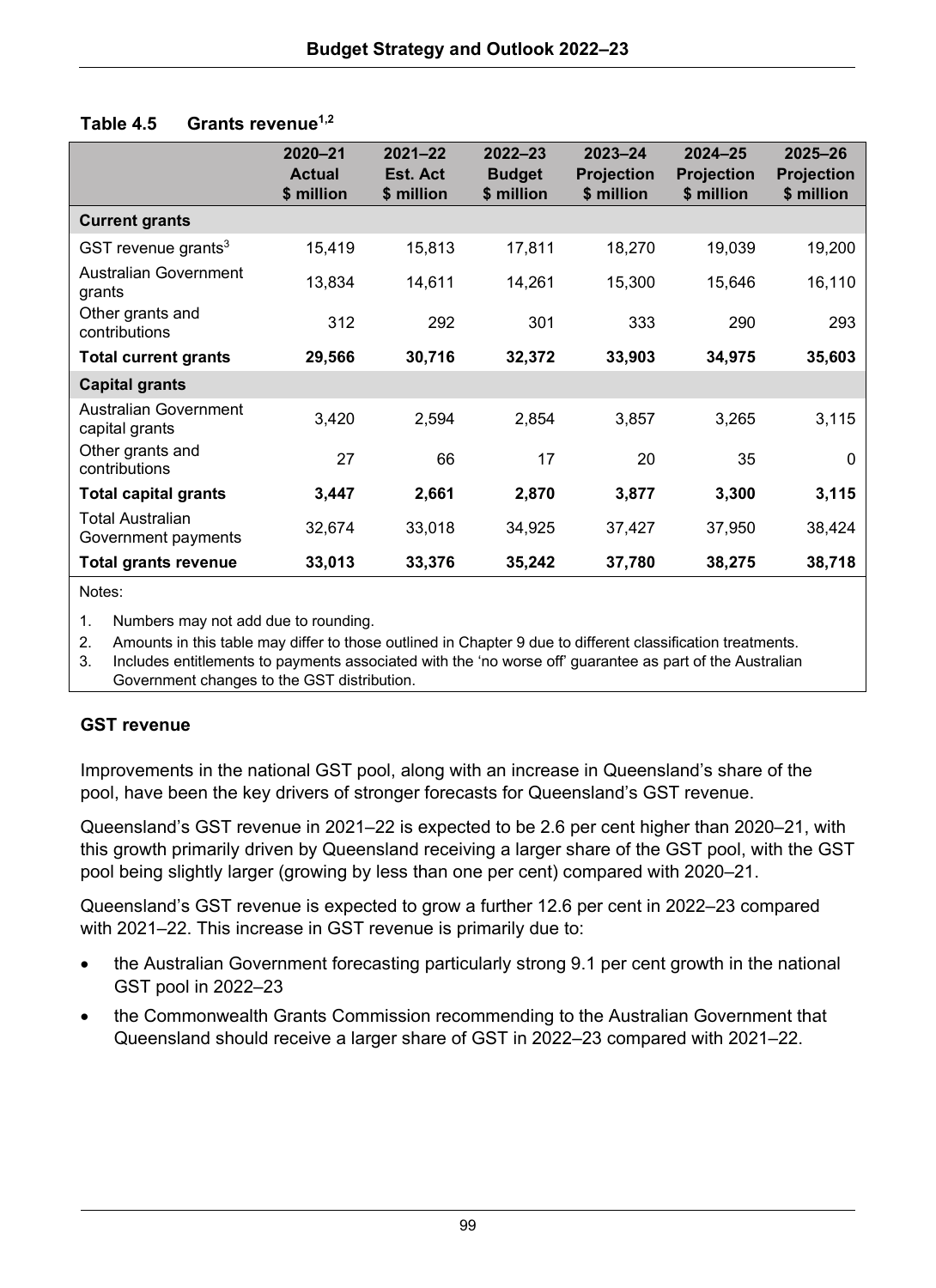GST revenue is forecast to continue to grow over the forward estimates, by 2.6 per cent in 2023–24, 4.2 per cent in 2024–25 and 0.85 per cent in 2025–26. This reflects the Australian Government's forecast growth in the GST pool over the forward estimates, which is partially offset by the expectation that Queensland's share of the GST pool will decline over this period due to the recent increases in Queensland's mining royalty revenue.

## *Revisions to the GST pool*

The Australian Government's national GST pool forecasts were upgraded in the 2022–23 Federal Budget, to be \$13.4 billion higher across the 4 years to 2024–25 compared with 2021–22 Federal Budget estimates.

The 2022–23 Federal Budget stated that increases in GST receipts largely reflect upgrades to consumption subject to GST and flow-on impacts from strong private dwelling investment.

The 2022–23 Federal Budget also indicated that expected increases in employment and wages are expected to flow through to higher nominal consumption, while the strength of private dwelling investment, combined with near-term supply chain shortages, has driven up prices in the construction sector, thereby flowing through to overall GST collections.

Chart 4.6 compares GST revenue pool forecasts published in the 2020–21 and 2021–22 Federal Budgets.



## **Chart 4.6** Australian Government forecast of national GST revenue pool<sup>1</sup>

#### Note

1. The 2021–22 Federal Budget estimates are limited to the 2024–25 financial year.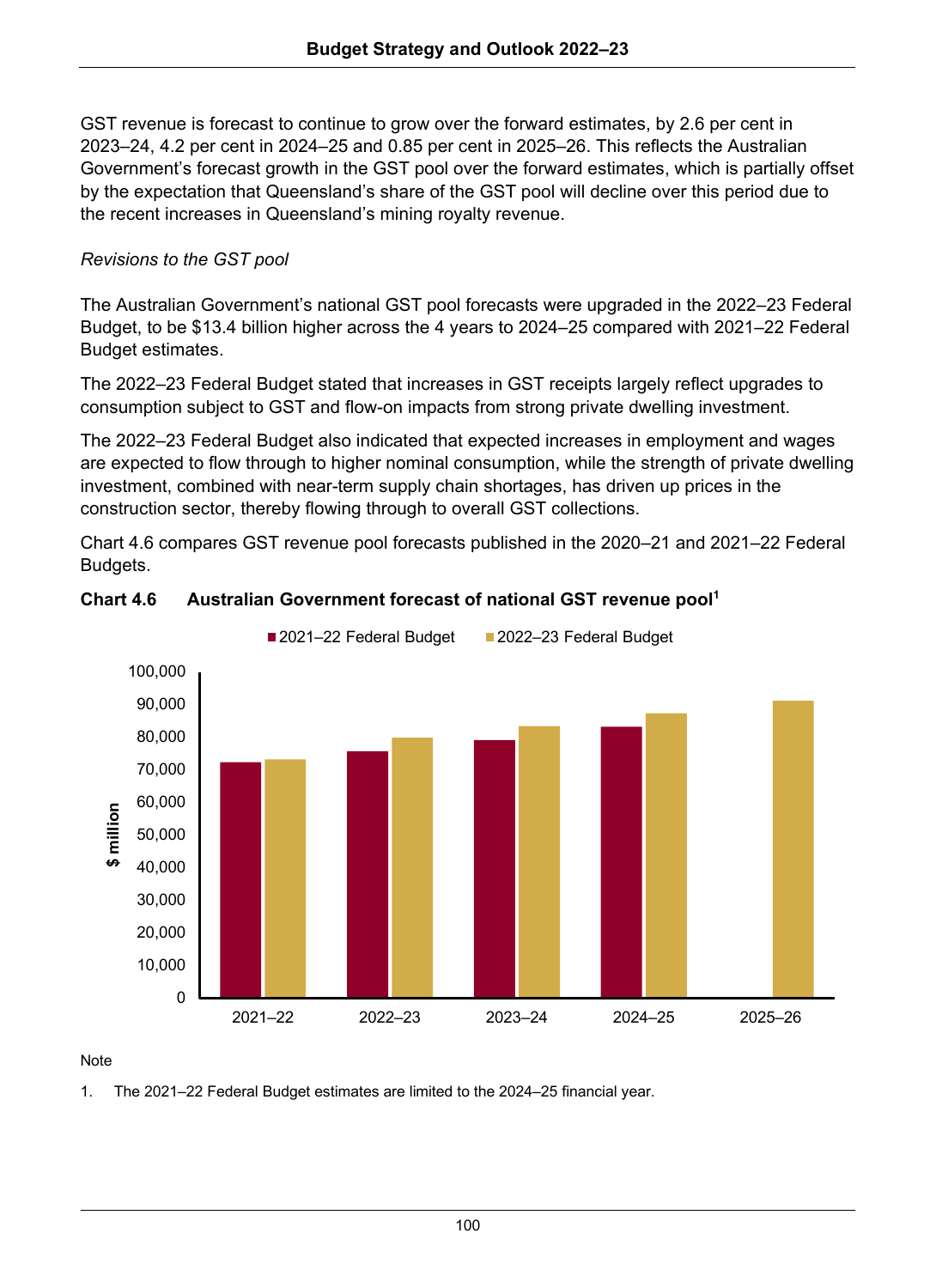## *GST – Queensland's assessed fiscal capacity*

In early 2022, the Australian Government accepted the CGC's recommendation that Queensland requires a larger share of GST revenue in 2022–23 compared to 2021–22.

The CGC's recommendation that Queensland receive an increased share of the GST pool was driven by the following factors:

- mining revenue a decrease in the value of coal production in 2020–21, combined with an increase in the value of iron ore production in Western Australia, reduced Queensland's relative capacity to raise mining revenue
- population growth Queensland's population growth rate was faster in 2020–21 than in 2017–18, thereby increasing Queensland's assessed need for new infrastructure.

The increase in Queensland's share of the GST pool as a result of these factors was partially offset by the following factors:

- wages expense wage growth in Queensland was lower than the national average between 2017–18 and 2020–21, decreasing the state's GST share
- Commonwealth payments Queensland's share of payments, particularly for infrastructure and health expenses was higher in 2020–21 compared to 2017–18, thereby decreasing Queensland's GST share
- capital improvements and cost of construction in 2020–21 compared to 2017–18 Queensland's total urban transport investment increased faster than growth in the GST pool and cost of construction grew less than the national average, thereby decreasing Queensland's GST share.

However, on balance, given the impacts of these range of factors, the CGC recommended that Queensland's GST share should increase in 2022–23 relative to 2021–22.

Importantly, states and territories' shares of GST revenue fluctuate over time based on the CGC's assessment of their fiscal capacity and expenditure needs. Some key drivers of changes to Queensland's and all states' shares of GST are factors that are not Queensland specific, including the impacts of changes in royalty revenue from iron ore in Western Australia and transfer duty collections in New South Wales.

## **Box 4.5 Impacts of Australian Government changes to state shares of GST**

Queensland faces substantial risks in its longer-term outlook for GST revenue (i.e. beyond the forward estimates period outlined in this Budget) from the changes made to the system of Horizontal Fiscal Equalization (HFE) by the Australian Government in 2018.

The Australian Government legislated changes to HFE with the proposed aim of improving the resilience of the HFE system against economic shocks and to reduce volatility in GST revenues to states and territories.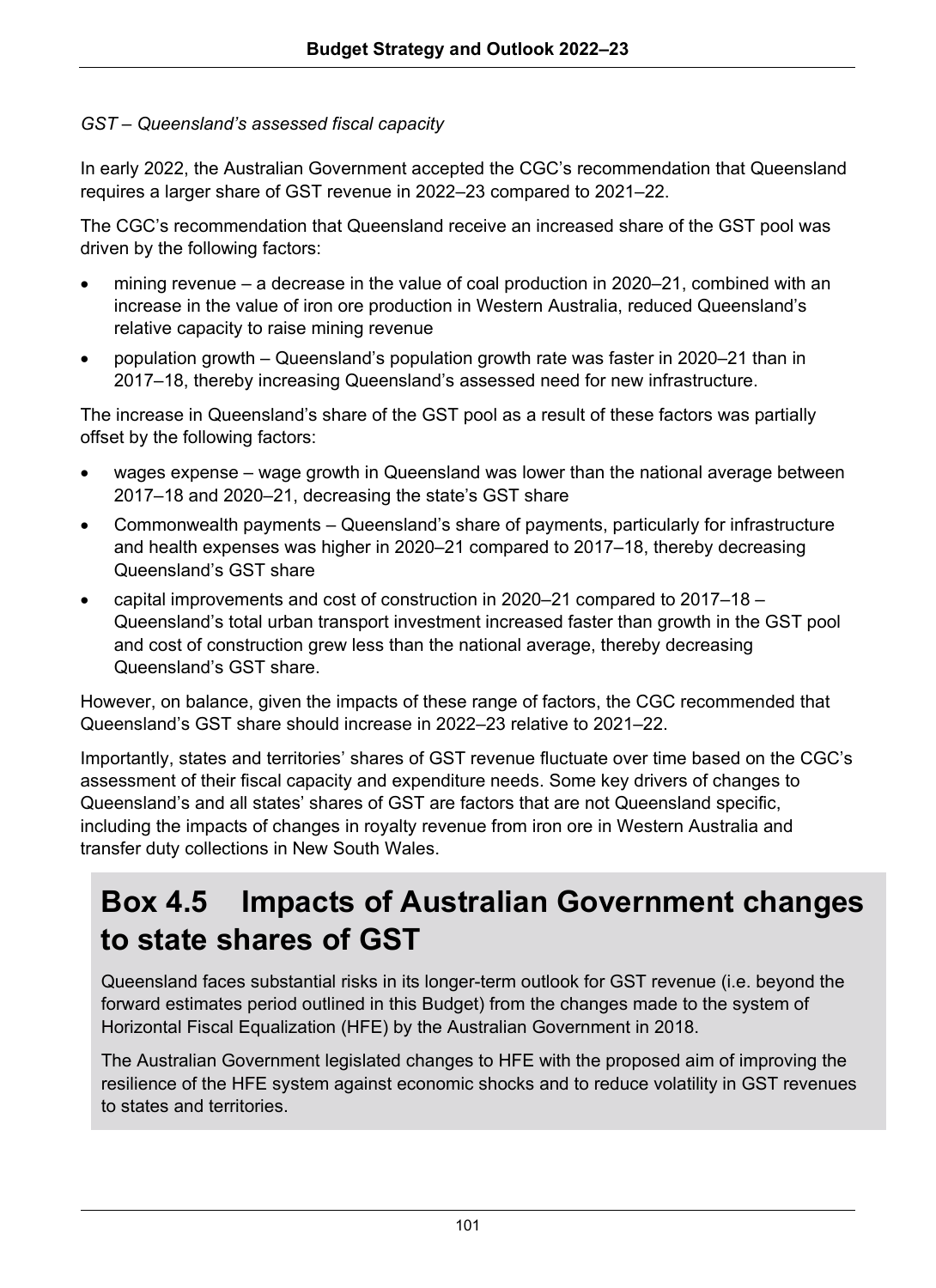As a result of the changes, states will no longer receive GST revenue to equalise them to the same standard as the fiscally strongest state. Instead, states will be equalised to a 'similar standard' – in effect being the stronger of New South Wales or Victoria.

However, under the Australian Government's changes, Western Australia (which has been the fiscally strongest state over the long term) will now retain a much greater share of GST revenue at the expense of all other states once the 'no worse off' guarantee expires in 2026–27.

At a time when all other states and territories are facing fiscal challenges and are recovering from the substantial fiscal impacts of COVID, Western Australia is estimated to have a net operating surplus in every year from 2020–21 to 2025–26 of between \$1.5 billion and \$5.8 billion, partially reflecting these Australian Government changes to GST.

These changes are now leading to a real and fundamental reshaping of states' fiscal capacities.

Under the Australian Government's changes, Western Australia is benefiting from its heightened iron ore mining royalties without appropriate adjustments being made to its share of GST revenue.

The Commonwealth's own estimates for payments under the 'no worse off' guarantee are estimated to total almost \$15 billion over the forward estimates as a consequence of this. When the guarantee expires at the end of 2026–27, this cost will be borne by the states other than Western Australia.

The Queensland Government is continuing to engage with the Australian Government in advance of 2026–27 to provide greater certainty and fairness in relation to future GST payments. This will be critical to inform future state budgets.

A review of the changes is scheduled to be undertaken by the Australian Productivity Commission prior to the expiry of the 'no worse off' guarantee.

Queensland considers this review needs to be prioritised, with a clear emphasis on the long-term fiscal impacts of the changes, to ensure the review informs further consideration of the Australian Government's changes and to ensure Queensland continues to receive its fair share of GST revenue over the longer term.

## **Australian Government payments**

Australian Government payments to Queensland in 2022–23 are expected to total \$34.925 billion, representing an increase of \$1.907 billion (5.8 per cent) compared to payments in 2021–22. This increase is attributable to a 12.6 per cent increase in GST.

Chapter 7 provides a detailed overview of Federal-State financial arrangements, including Australian Government payments to Queensland.

## **Other grants and contributions**

Other grants and contributions are funds received from other state and local government agencies, other bodies and individuals.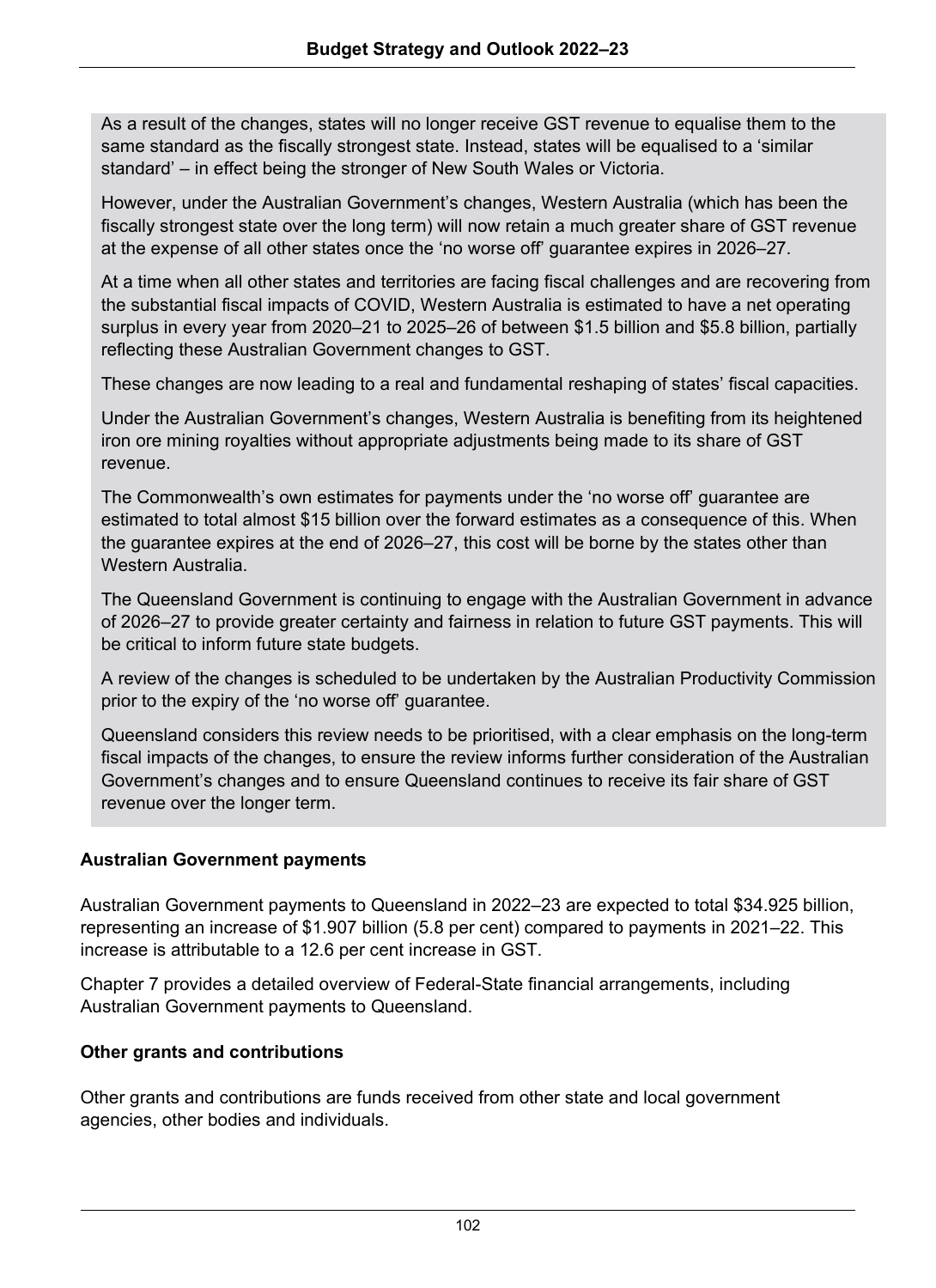The main sources of contributions are those received from private enterprise and community groups to fund research projects and community services and contributed assets and goods and services received for a nominal amount. Contributions exclude Australian Government grants and user charges.

Other grants and contributions comprise only a small share of total grant revenue (0.9 per cent in 2022–23).

## **4.4.3 Royalty revenue**

The state earns royalties from the extraction of coal, base and precious metals, bauxite, petroleum and gas, mineral sands and other minerals. Royalties ensure a share of the proceeds of the extraction of non-renewable resources are returned to the community. Land rents are also earned from pastoral holdings, and mining and petroleum leases.

There is a high degree of uncertainty associated with estimates of commodity prices, which can have significant impacts on royalty revenue. Risks to commodity export volumes, in particular coal, also have the potential to impact Queensland's royalty estimates, although changes to export volumes may in turn impact prices.

The Revenue and Expense Assumptions and Sensitivity Analysis (Appendix C) outlines key parameter assumptions, and the sensitivity of coal royalty estimates to individual changes in price, volume and exchange rate parameters.

Coal and oil prices have risen substantially since the 2021–22 Queensland Budget, providing a short-term boost to revenues. However, the recent spike in prices is primarily driven by a range of short-term supply side factors and disruptions. As such, prices are expected to return to more sustainable levels in 2023, but the timing and extent of the decline remains uncertain. Forecast royalties and land rents are detailed in Table 4.6.

|       | \$ million | \$ million | \$ million | <b>Projection</b><br>\$ million | <b>Projection</b><br>\$ million |
|-------|------------|------------|------------|---------------------------------|---------------------------------|
| 1.740 | 7.290      | 5,480      | 3,297      | 3,539                           | 3,699                           |
| 298   | 1.185      | 1.626      | 1.116      | 1.025                           | 996                             |
| 499   | 483        | 538        | 505        | 488                             | 494                             |
| 126   | 176        | 190        | 193        | 198                             | 203                             |
| 2,662 | 9,135      | 7.832      | 5,112      | 5.251                           | 5,392                           |
|       | \$ million |            |            |                                 |                                 |

| Table 4.6 | Royalties and land rents <sup>1</sup> |  |  |
|-----------|---------------------------------------|--|--|
|           |                                       |  |  |

Notes:

1. Numbers may not add due to rounding.

2. Includes liquefied natural gas (LNG).

3. Includes base and precious metal and other mineral royalties.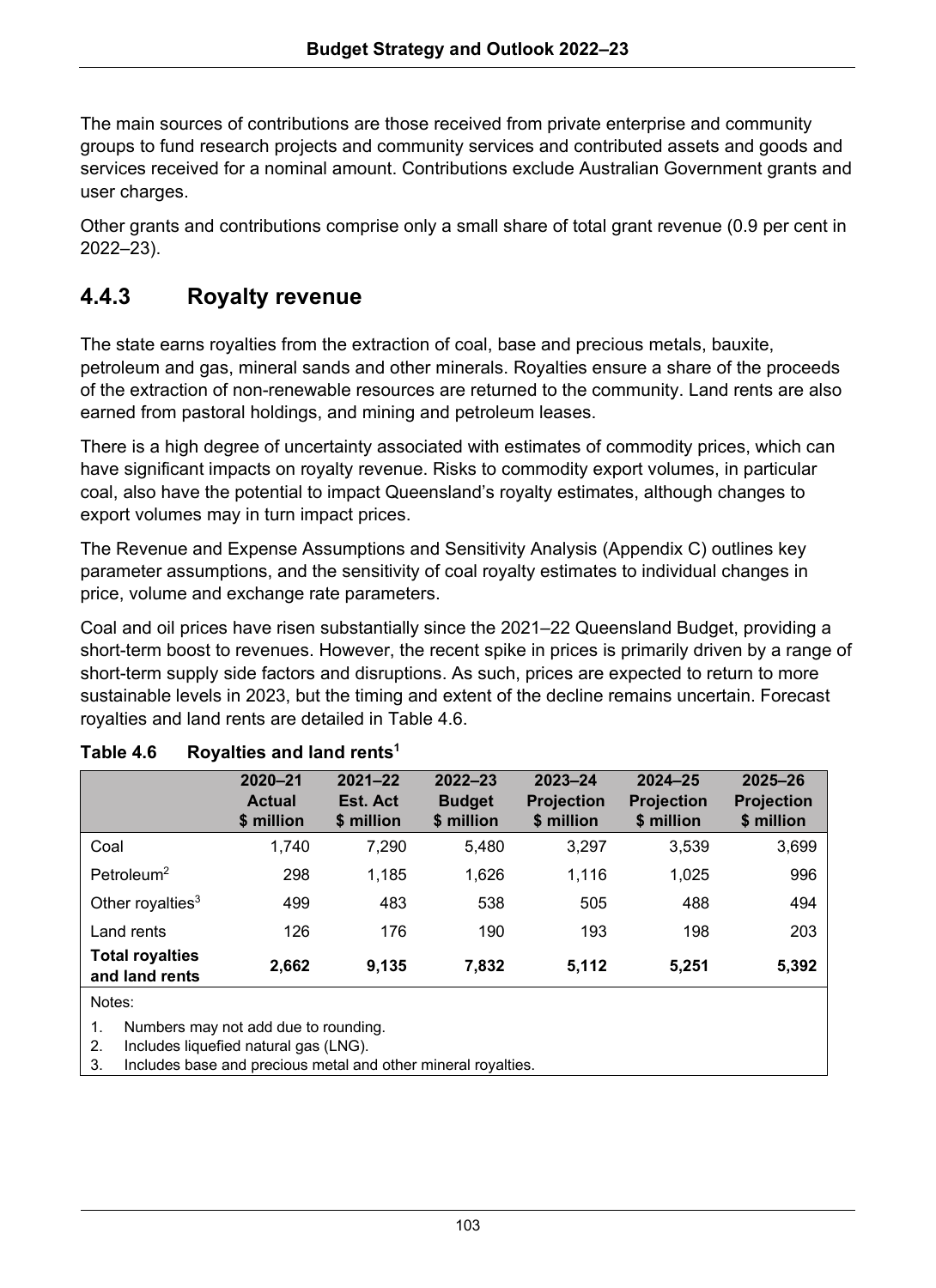## **Box 4.6 Progressive coal royalty rates**

Coal royalties are designed to ensure all Queenslanders receive a fair and appropriate return on the state's valuable and limited natural resources.

The royalty rate for coal is determined based on the average price per tonne of coal sold, disposed of or used in a royalty return period.

Since 1 October 2012, the highest marginal royalty rate applicable to Queensland coal royalties has been a rate of 15 per cent, payable on that part of the average price per tonne exceeding A\$150.

Given the exceptional surge in coal prices experienced across 2021 and early 2022, with spot metallurgical coal prices reaching as high as around A\$900 per tonne, the current royalty structure does not provide a fair return to Queenslanders during periods of such high prices.

To ensure Queenslanders receive a fair return on the use of the state's valuable and limited natural resources in periods of high prices, the government is introducing 3 new tiers to the coal royalty structure, with effect for coal sold, disposed of or used on or after 1 July 2022:

- 1. an additional tier with a rate of 20 per cent on that part of the average price per tonne that is more than A\$175 but not more than A\$225
- 2. a further tier with a rate of 30 per cent on that part of the average price per tonne that that is more than A\$225 but not more than A\$300
- 3. a further tier with a rate of 40 per cent on that part of the average price per tonne that is more than A\$300.

This is estimated to generate additional royalty revenue of around \$1.2 billion over the 4 years ending 2025–26. However, a substantial proportion (around \$765 million) will be in 2022–23, as coal prices are expected to return to longer run prices over the next year.

The addition of the new tiers is not expected to have any material impacts on the coal industry or viability of producers, given the increases are applied only at relatively high prices.

Based on unit export values over the past 10 years, average hard coking coal prices have only been higher than A\$175 per tonne around half the time, while average thermal coal prices have only been above A\$175 per tonne around 2.5 per cent of the time over this period (based on monthly averages, only observed in 3 months over the 10 year period ending February 2022) (Chart 4.7).

The increased return to Queenslanders received during future periods of high prices will help enable the provision of essential infrastructure and services to meet the needs of Queenslanders across all regions of the state.

## **Historical changes in coal royalty rates and tiers**

It is also important to recognise that coal companies have experienced a long period of stability in terms of the royalty regime, without any changes to royalty rates or price tiers in Queensland over almost a decade since October 2012, despite prices rising substantially over that time.

This follows a range of changes to the royalty regime prior to that period, with at least 6 major changes made to coal royalty rates over the previous 20 years.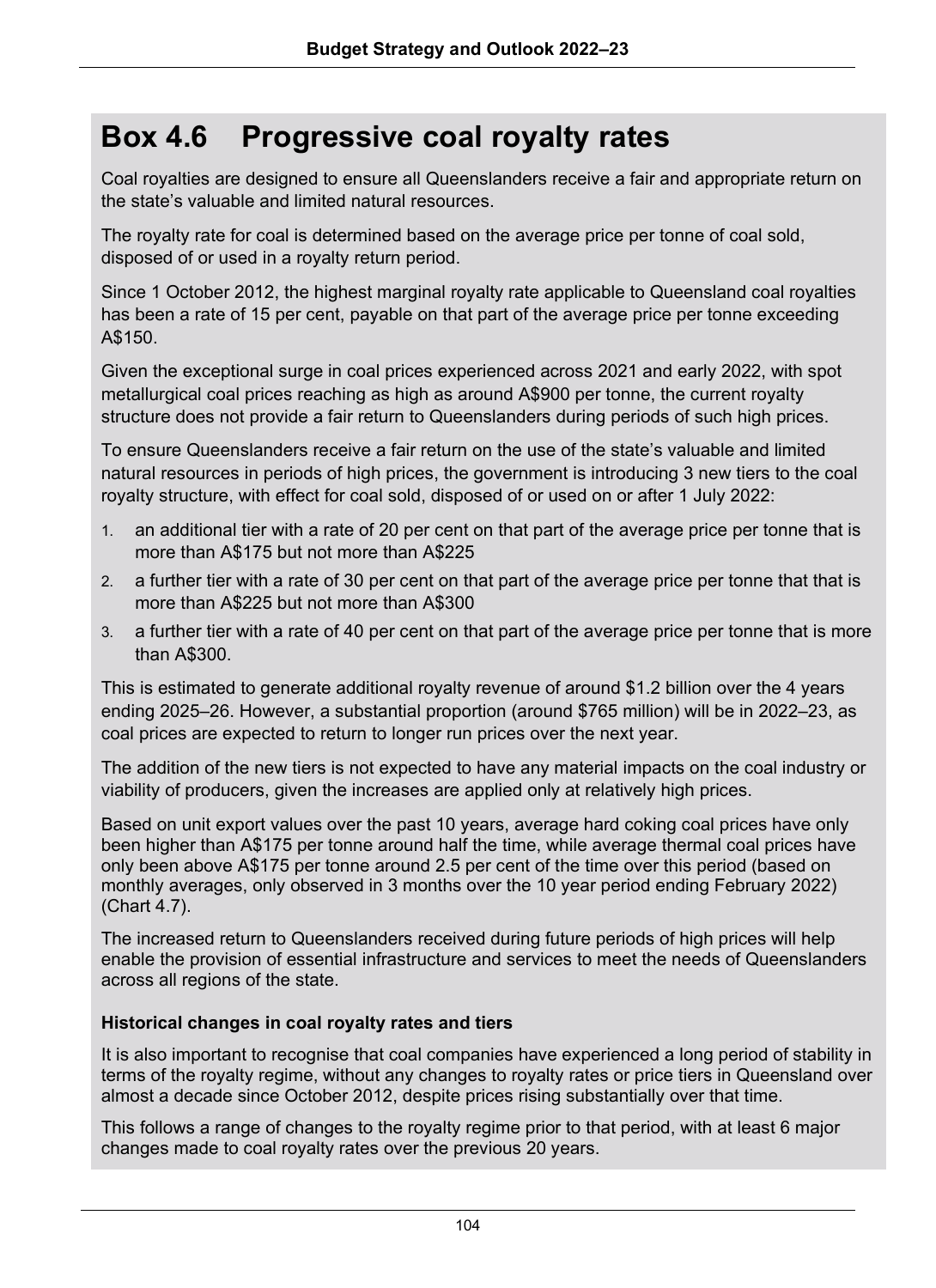This included the introduction in 2008 of a second tier with a new top rate of 10 percent over A\$100 per tonne, and in 2012 the introduction of a 3 tier system of 7 per cent up to A\$100 per tonne, 12.5 per cent above A\$100 up to A\$150 per tonne, and 15 percent above A\$150 per tonne.

However, prices have increased substantially over the last few decades, from well under A\$100 per tonne in the 1990s, with an underlying persistent upward trend in prices over time, including previous periods of exceptionally high prices.

As such, the changes being made are timely and appropriate to ensure the state's coal royalty regime continues to provide a fair return to Queenslanders during future periods of high prices.

Chart 4.7 outlines the extent to which major changes have been made to the coal royalty rates since the 1990s.



## **Chart 4.7 Historical average coal prices**

Notes:

- 1. 1994: standard rate of 7 per cent of value for exports.
- 2. 1997–98: base special royalty (BSR) was introduced for certain mines. Where BSR applied, the coal royalty rate was 5 per cent, with 7 per cent applying to any excess tonnage.
- 3. 1999: standard 7 per cent royalty applied from 1 July 2000 (no reduction where BSR paid). BSR was reduced to \$3.00 per tonne (ending June 2000).
- 4. 2002: deductions for rail freight and road haulage ceased to apply.
- 5. 2008: additional tier added, with rate of 7 per cent applied up to A\$100 per tonne, and a 10 per cent rate applied over A\$100 per tonne.
- 6. 2012: further changes to tier structure: 7 per cent applied to a value of up to A\$100 per tonne, 12.5 per cent to values from over A\$100 to A\$150 per tonne, and 15 per cent to values above A\$150 per tonne.

*Source: ABS International Trade in Goods and Services (unpublished)*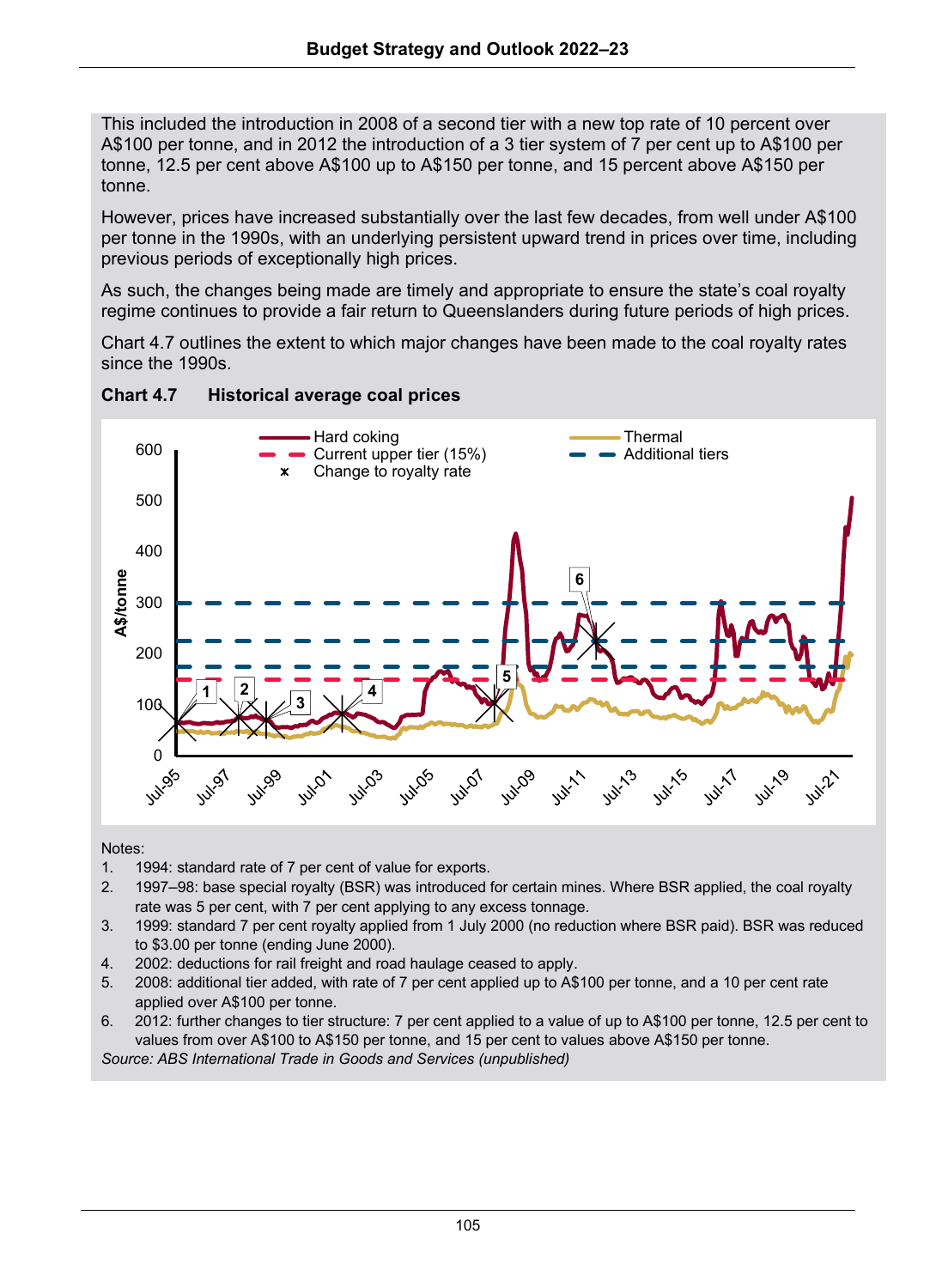## **Coal royalties**

A large proportion of Queensland's royalties and land rents comes from coal mining and the majority of this revenue is attributable to the hard-coking coal used in global steel production.

The lower level of royalties collected from thermal coal mining compared with hard-coking coal reflects the smaller volume of thermal coal mined in Queensland, the lower values per tonne of thermal coal and the 3-tiered coal royalty rate system, where lower value coal is subject to a lower average royalty rate. In 2021, coking coal represented almost 75 per cent of coal exported from Queensland.

Coal royalties are expected to total \$7.290 billion in 2021–22. The increase has been driven by significant increases in global coal prices, which have been reflected in price rises for Queensland coal exports. On a year-average basis, the premium hard coking coal price is estimated to be US\$364 per tonne in 2021–22, an increase of more than 200 per cent on 2020–21.

A key driver of the recent surge in coal prices has been China's strong demand for coal from other exporters (due to its reduced importation of Australian coal), which appears to have temporarily distorted global market dynamics, leading to a shortage in supply.

Coal prices have also been impacted as a result of European buyers reducing their purchases of Russian coal following the commencement of the Russia-Ukraine conflict.

COVID-19 and weather-related supply shortages are also impacting prices. Significant weather events globally included:

- weeks of heavy rain in September and October 2021 affecting coal mines in Mongolia and China
- heavy rains and mudslides crippled various coal infrastructure in Canada
- heavy rains in Indonesia in late 2021 which delayed shipments.

In addition, a number of weather events impacted on Australian supply. For example, heavy rainfall linked to La Niña weather conditions disrupted Australian supply, especially in New South Wales, leading to a declaration of force majeure in March 2022 at the Port Kembla Coal Terminal (72km south of Sydney).

In addition, there have been some coal mine closures, for example:

- Moranbah North (supplying metallurgical coal) was temporarily closed after an incident in late March 2022 (operations restarted on 31 May 2022)
- Gregory coal mine (supplying metallurgical coal) reopening was delayed after an incident in September 2021 (operations expected to resume in September quarter 2022)
- Curragh coal mine (supplying metallurgical and thermal coal) was temporarily closed in November 2021 (mine reopened after 3 weeks).

The above events caused considerable disruption, which along with labour constraints resulted in tighter supply putting additional upward pressure on prices.

This has been further exacerbated by restocking demand due to power plants/steel mills drawing down their stockpiles of coal.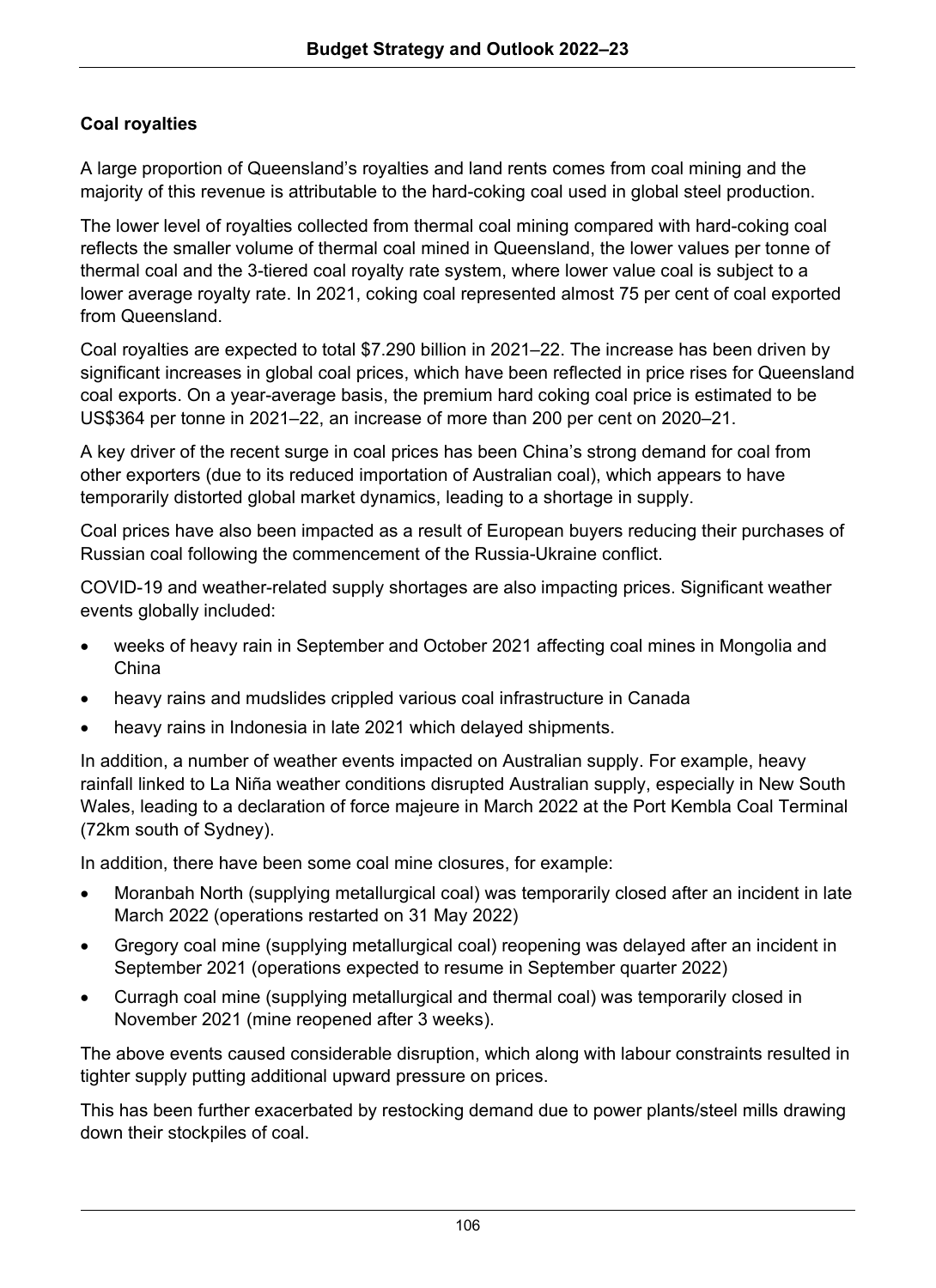However, the primary factors and disruptions that have driven the recent spike in global coal prices are expected to be temporary in nature. COVID-19 and weather-related issues are expected to subside, resulting in an easing of the supply constraints and thus lessening the upward pressure on coal prices.

Further, China has begun to reduce its coal import volumes and rely more on its own domestic supply, driven by the recent slowdown in the Chinese economy. This is expected to moderate the global market distortions currently impacting prices.

In addition, prices of steel products globally have grown more slowly than prices for coal. For example, across the year ending 31 May 2022, average steel rebar prices were around 19 per cent higher than the previous year while the average price of steel products was around 21 per cent higher. In comparison, over the year ending 31 May 2022, average premium hard coking spot prices were around 221 per cent higher than the previous year.

The slower growth in steel prices will potentially lead to reduced profit margins for steel producers, given metallurgical coal is a key input into steel making. This implies that the current high hard coking coal prices are not sustainable in the longer term and downward pressure on coal prices is expected in the near term.

Current forecasts assume no Queensland coal is being exported to China over the forward estimates, however any changes to the current trade relationship with China could lead to the price of coal unwinding sharply. Developments in the Russia/Ukraine conflict could also lead to a significant downward risk to coal prices in the future.

The above commentary is supported by analysis from the Office of the Chief Economist for the Australian Government's Department of Industry, Science, Energy and Resources<sup>[1](#page-27-0)</sup> which made several points in regard to metallurgical coal prices.

- *A series of weather disruptions affecting coal mines in Mongolia and China resulted in upward price movements in late 2021, with the largest effect following weeks of heavy rains in September and October.*
- *Non-weather supply disruptions have also picked up early in 2022, with infrastructure bottlenecks constraining output in Russia, and COVID impacts starting to affect output from Australia. On top of this, the Russian invasion of Ukraine sent prices to new records in March.*
- *It is expected that disruptions will ease on some fronts over the remainder of 2022, allowing prices to start correcting. Over the outlook period, hard coking coal prices are expected to ease back from a war-affected peak of around US\$460 a tonne in the March quarter 2022, to reach US\$172 a tonne by the March quarter 2023. Prices are then expected to stabilise at around US\$150 a tonne towards the end of the outlook period.*

While the issues discussed above indicate that coal prices are expected to decline significantly in time, the precise timing and magnitude of such a decline is not known. Treasury has taken an appropriately conservative approach to its coal forecasts and assumed prices will normalise in 2023.

<span id="page-27-0"></span><sup>1</sup> Australian Government (Department of Industry, Science, Energy and Resources, *Office of the Chief Economist - Resources and Energy Quarterly March 2022*, 202[2 www.industry.gov.au/req](http://www.industry.gov.au/req) accessed 6 June 2022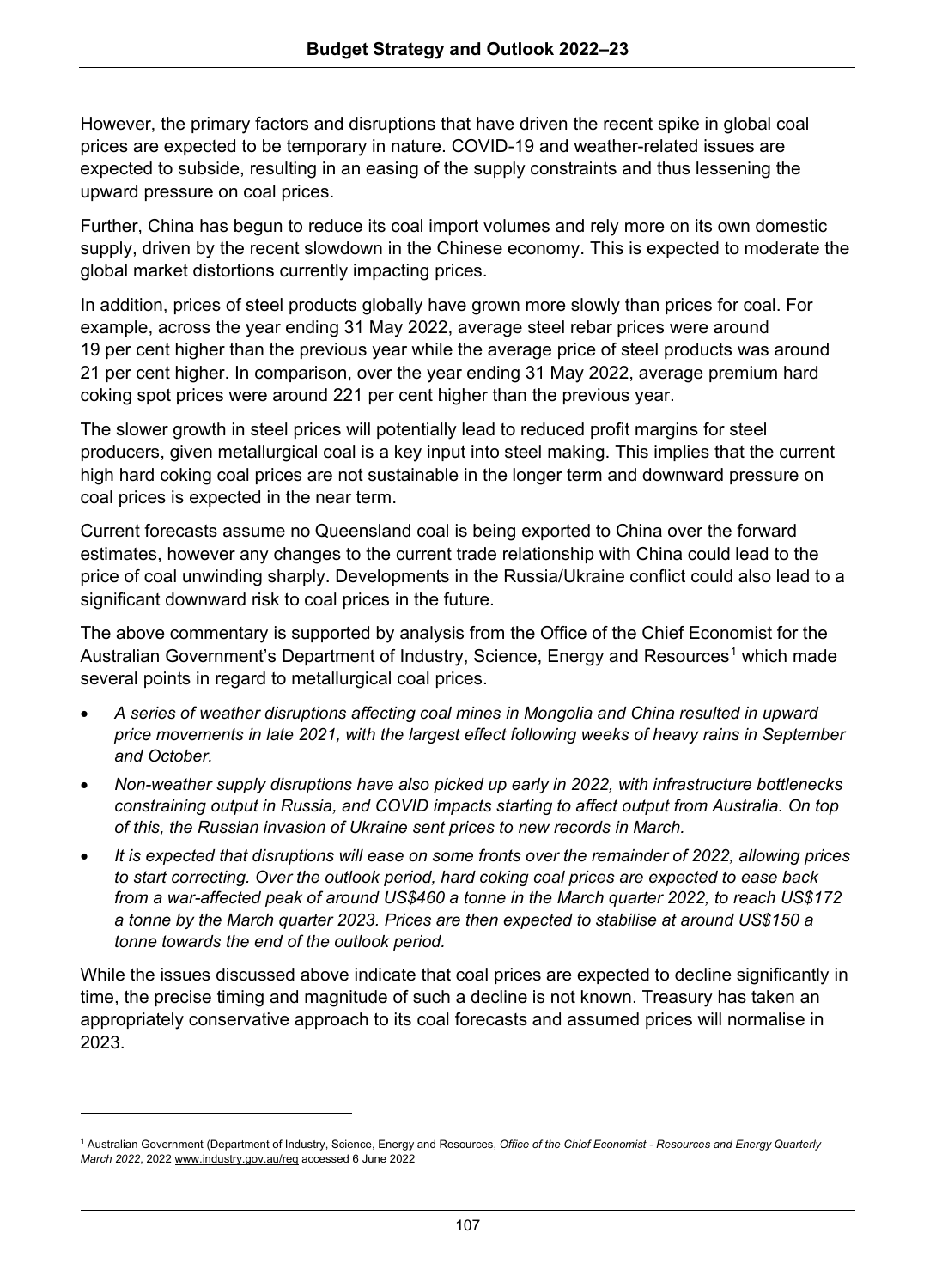Given the expectation of substantially lower coal prices over subsequent years compared with the prices seen in late 2021 and the first half of 2022, coal royalty revenue is forecast to decline by almost 25 per cent in 2022–23 and by a further 40 per cent in 2023–24.

This largely reflects an expected 43.4 per cent fall in 2022–23 in hard coking coal prices (to US\$206 per tonne) and a further fall in prices in 2023–24 (returning to US\$160 per tonne).

Coal royalty revenue is forecast to grow by 7.3 per cent in 2024–25 and by a further 4.5 per cent in 2025–26 with crown export coal tonnages<sup>1</sup> forecast to gradually increase over this period. This largely reflects the continued recovery in global economic activity from the COVID-19 pandemic.

Chart 4.8 shows coal export tonnage forecasts compared to the 2021–22 Queensland Budget outlook. This highlights that coal export tonnages have been revised downwards by around 4 per cent over the 4 years ending 2024–25, driven by the supply side issues discussed earlier and softer global demand.

Queensland's coal export volumes have held up well despite restrictions on Chinese coal imports from October 2020. By November 2021, almost 90 per cent of the reduction in Queensland export tonnages to China had been offset by increased exports to India (up 17.2 million tonnes (Mt) to 58.1 Mt), Japan (up 11.5 Mt to 47.8 Mt) and South Korea (up 8.9 Mt to 32.7 Mt).

However, sustained exceptionally high prices for both metallurgical and thermal coal in late 2021 and so far in 2022 have tempered global demand for coal, resulting in a decline in export tonnages since late 2021. Coal export volumes peaked at 225 Mt in 2018–19. This is not expected to be reached again until 2025–26.

<span id="page-28-0"></span> $1$  Excludes coal where royalties are not paid to the Queensland Government, that is, private royalties.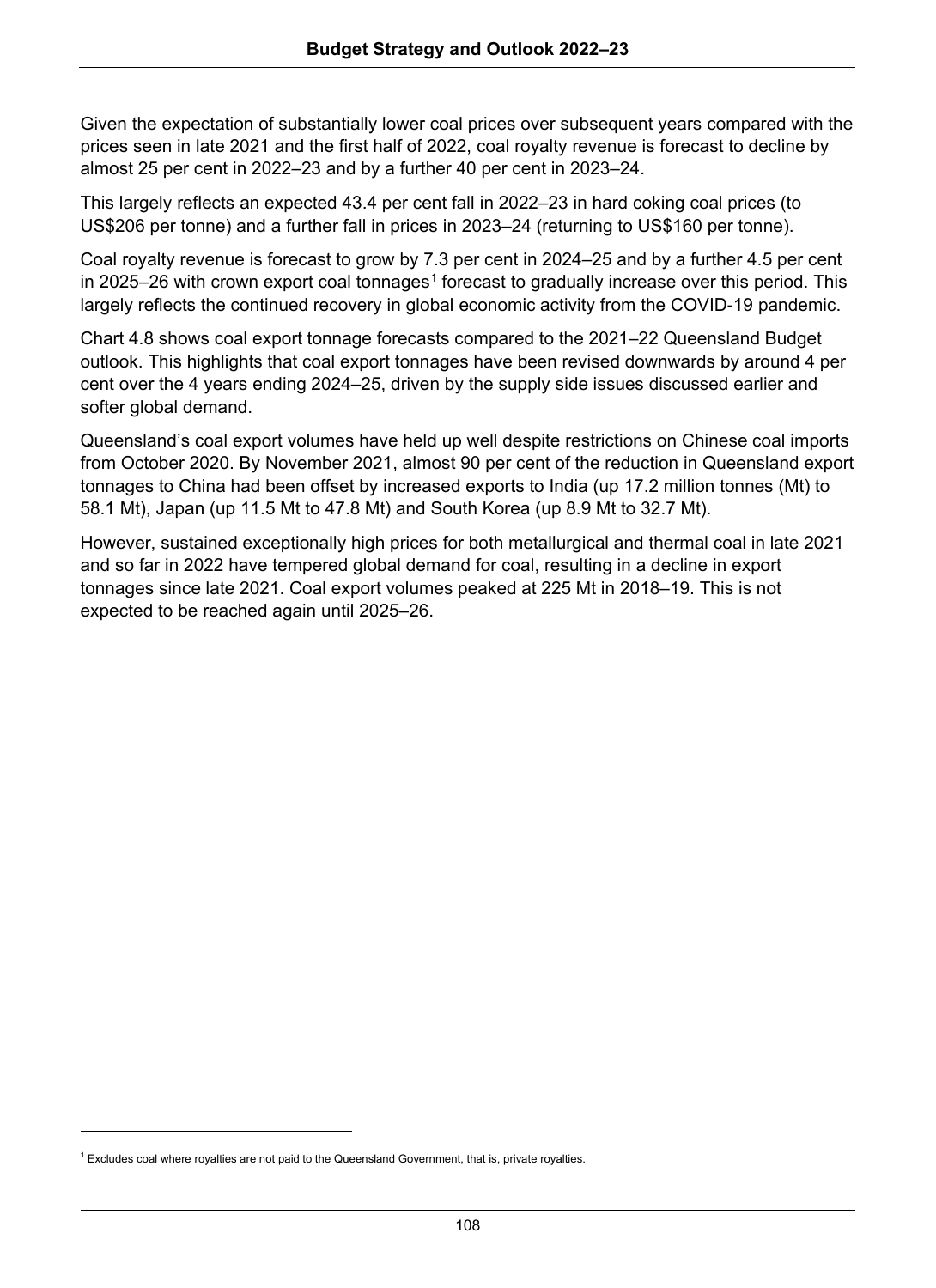

### **Chart 4.8 Export coal tonnages1**

Note:

1. Includes coal exports where royalties are not paid to the government, i.e. private royalties. This will not align with tonnages presented in Appendix C which exclude private royalties.

### *Source: Unpublished ABS trade data and Queensland Treasury*

Chart 4.9 shows hard coking coal price forecasts compared to the average quarterly price forecasts from the latest Consensus Economics forecasts, as well as forecasts from AME and the Department of Industry, Science, Energy and Resources' (Australian Government) Office of the Chief Economist (OCE).

This comparison shows that the expected sharp decline in coal prices from current levels is broadly consistent with the expectations of other key forecasters that global coal prices will be substantially lower over coming quarters and years.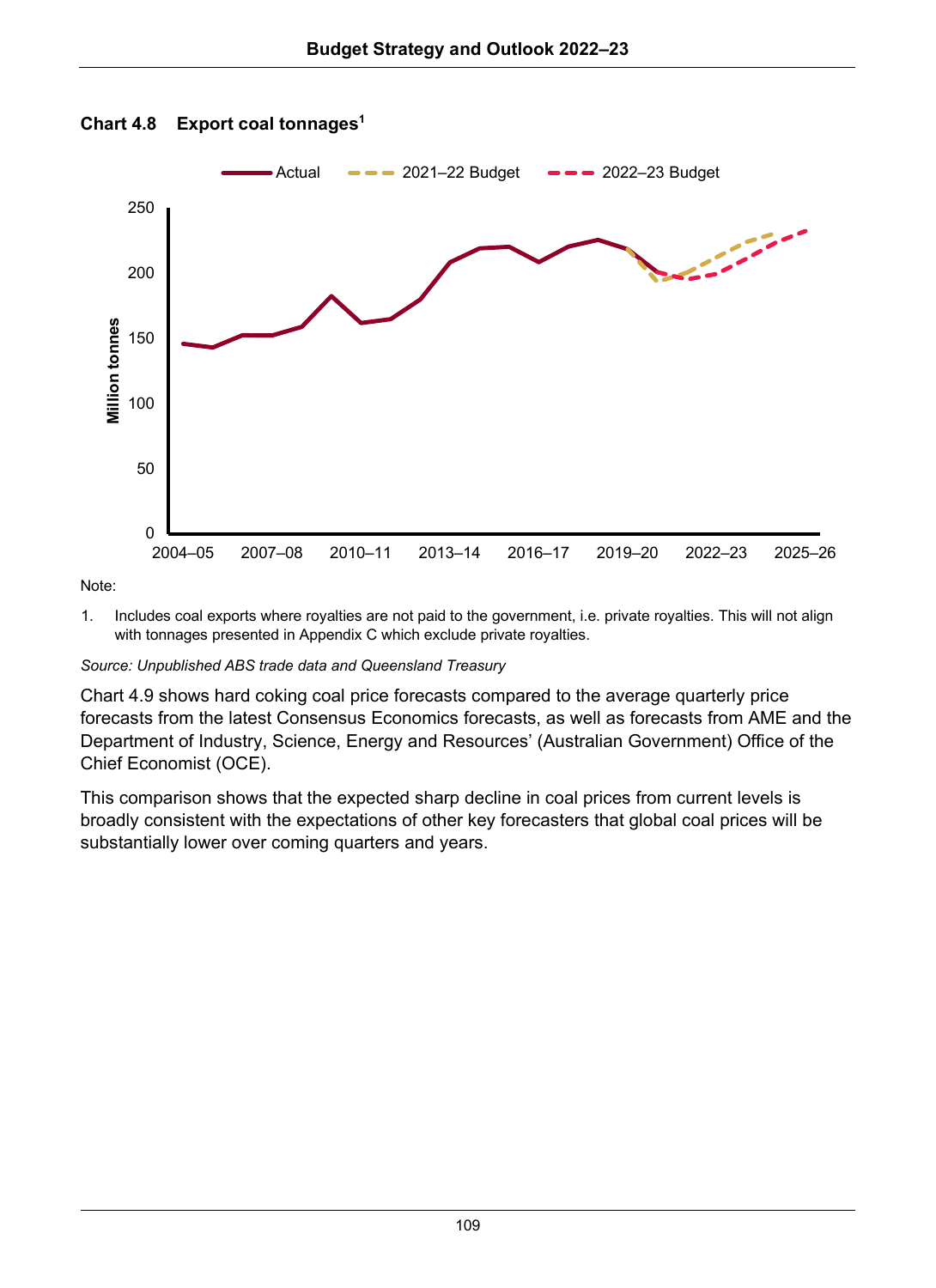

### **Chart 4.9 Coking coal price forecasts**

*Sources: Consensus Economics, AME, OCE and Queensland Treasury.*

An ongoing risk to coal export volumes over the medium to longer term is that Japan and South Korea have committed to achieving net zero  $CO<sub>2</sub>$  emissions by 2050, while China has committed to achieve this by 2060. This may lead to an earlier reduction in thermal coal consumption in these countries than previously expected. In addition, South East Asia is generally moving away from coal fired power due to limited finances to fund coal fired power projects.

However, as outlined above, the majority of Queensland's coal exports are metallurgical coal, with thermal coal only representing around 26 per cent of total coal exports in terms of volumes and 17 per cent in terms of values (based on 2021 export data).

## **Petroleum royalties**

Compared to coal, petroleum royalties make up a smaller share of total royalties, though petroleum royalties have grown strongly as the export industry has matured.

Oil prices factor strongly into petroleum royalty forecasts. Most of the LNG produced in Queensland is sold under long-term contracts linked to oil prices, while the production level of the 3 major LNG plants is expected to be relatively stable across the forward estimates.

In 2021–22, revenue from petroleum and gas royalties are estimated to total \$1.185 billion, 87.7 per cent higher than forecast at the 2021–22 Queensland Budget.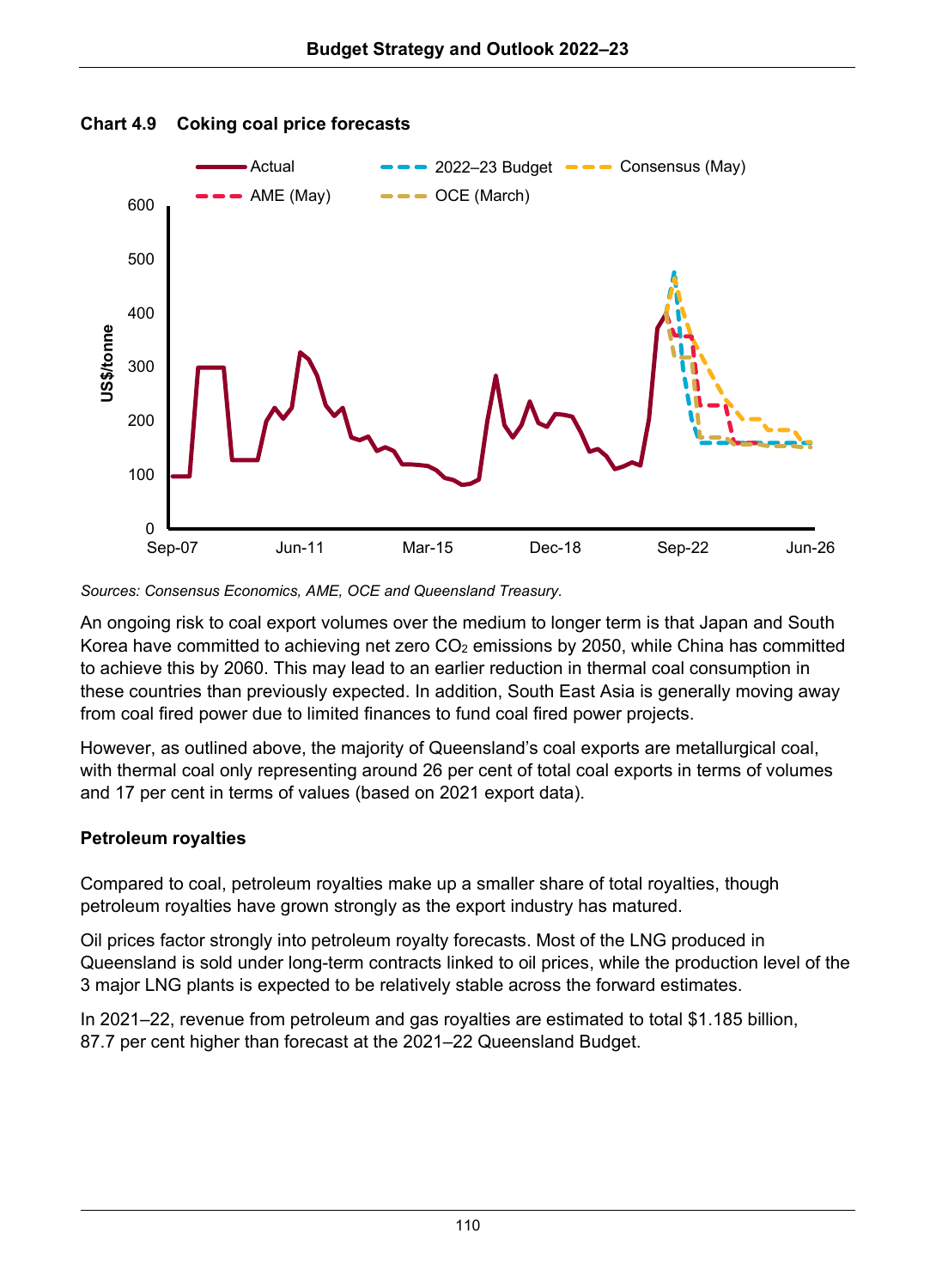This is driven by the recent surge in oil prices, which rose from a low of US\$6 per barrel on 21 April 2020 to over US\$100 per barrel in 2022. Across 2021–22, the average (lagged)[1](#page-31-0) price of oil is expected to increase to US\$77 per barrel.

This also reflects 2021–22 being the first full year under the new volume-based royalty model, which replaced the previous wellhead model in October 2020.

The faster than expected recovery in the global economy has seen oil consumption grow at a faster rate than oil production, drawing down inventories and boosting oil prices to elevated levels, even prior to the Russian invasion of Ukraine. However, the commencement of the Russia-Ukraine conflict exacerbated the upward pressure on global oil prices, which increased from US\$103 per barrel on 23 February 2022 (the day before the invasions) to a peak of nearly US\$140 per barrel in early March 2022.

Reflecting the persistent elevated prices, the average (lagged) price of oil across 2022–23 is expected to increase to US\$96 per barrel. As a result, petroleum royalties are forecast to grow by a further 37.1 per cent in 2022–23.

Oil production is expected to overtake oil consumption in 2022, which should put downward pressure on prices. Therefore, oil prices are expected to moderate from current levels over the forecast period reaching US\$75 per barrel from September quarter 2024 onwards.

Reflecting the expected return to more sustainable oil prices, petroleum royalty revenue is expected to decline by 31.3 per cent in 2023–24, followed by falls of 8.2 per cent in 2024–25, and 2.8 per cent in 2025–26.

### **Other royalties**

Other royalties include revenue from metals mined in Queensland such as copper, lead and zinc, and other minerals including bauxite.

Revenue from other royalties is estimated to total \$483 million in 2021–22, 3.1 per cent lower than in 2020–21. This is largely driven by higher shipping costs, partially driven by COVID-19 related disruptions, which can be deducted from the mining revenue that is subject to royalty.

Revenue from Other royalties are expected to grow by 11.2 per cent in 2022–23 driven by a rise in bauxite royalties as bauxite volumes and values increase.

Other royalties are expected to decline by 6.0 per cent in 2023–24 and then by a further 3.4 per cent in 2024–25 because of declining prices across major base and precious metals.

<span id="page-31-0"></span> $1$  Published Brent oil prices are lagged by 4 months to better align with royalty revenue.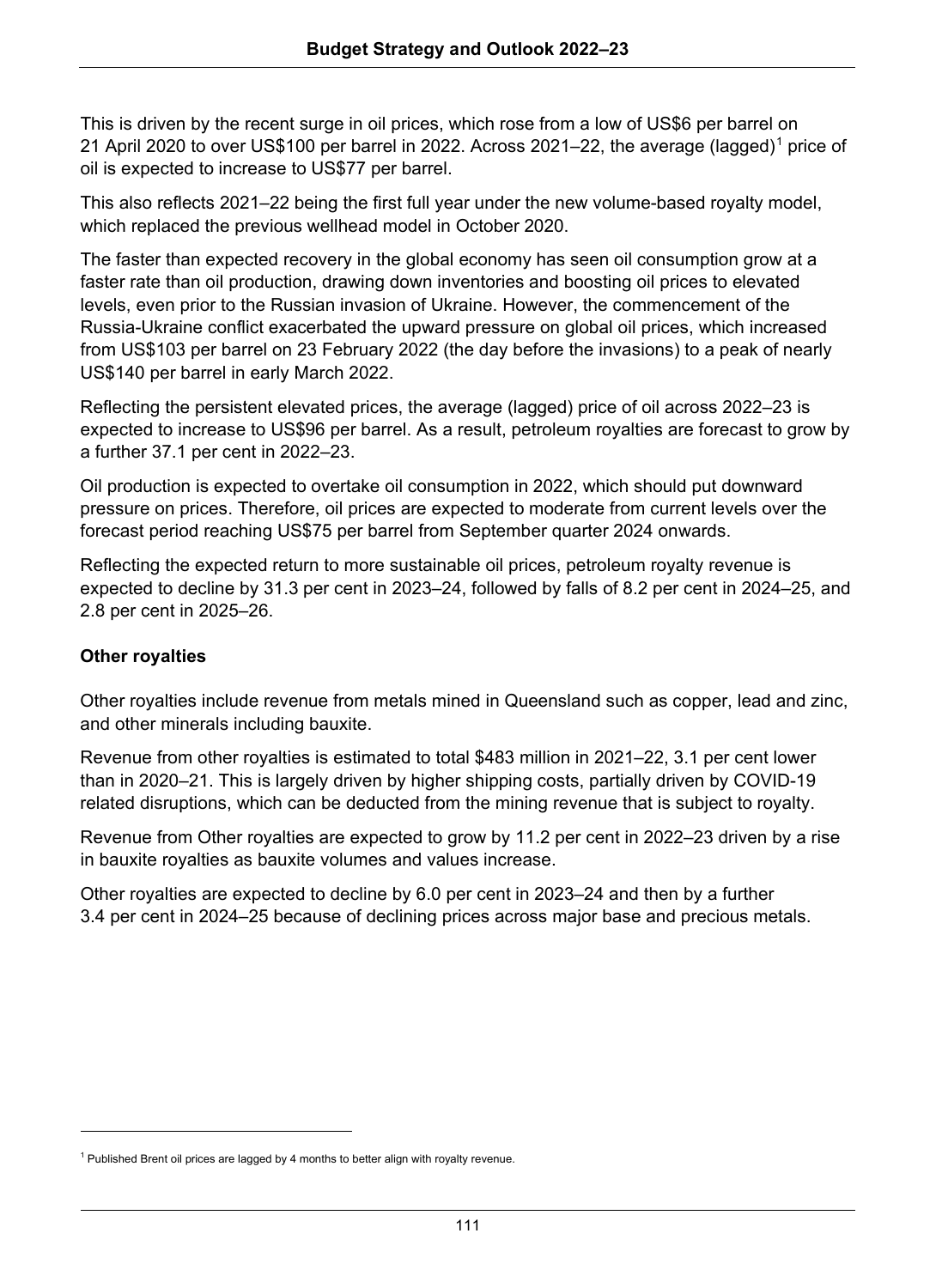## **Land rents**

Revenue from land rents derived from mining and petroleum leases and pastoral holdings is estimated to total \$176 million in 2021–22, an increase of 39.4 per cent compared with 2020–21. This primarily reflects a rebound from low land rents collected in 2020–21 driven by the write down in revenue from rents during the COVID-19 crisis due to the government's relief measures.

Revenue from land rents is forecast to grow by a further 7.9 per cent in 2022–23 reflecting higher rental valuations.

Revenue from land rents is then expected to grow modestly.

## **4.4.4 Sale of goods and services**

Sales of goods and services revenue comprises the cost recovery from the Queensland Government providing goods or services. Table 4.7 provides a breakdown of the categories of goods and services captured in terms of these revenues.

|                                               | $2020 - 21$<br><b>Actual</b><br>\$ million | $2021 - 22$<br>Est. Act.<br>\$ million | $2022 - 23$<br><b>Budget</b><br>\$ million | $2023 - 24$<br><b>Projection</b><br>\$ million | $2024 - 25$<br><b>Projection</b><br>\$ million | $2025 - 26$<br><b>Projection</b><br>\$ million |  |  |
|-----------------------------------------------|--------------------------------------------|----------------------------------------|--------------------------------------------|------------------------------------------------|------------------------------------------------|------------------------------------------------|--|--|
| Fee for service<br>activities                 | 2,552                                      | 2,769                                  | 2,750                                      | 2,798                                          | 2,641                                          | 2,671                                          |  |  |
| Public transport:<br>South East<br>Queensland | 209                                        | 215                                    | 275                                        | 363                                            | 414                                            | 415                                            |  |  |
| Rent revenue                                  | 530                                        | 534                                    | 572                                        | 598                                            | 610                                            | 624                                            |  |  |
| Sale of land<br>inventory                     | 48                                         | 102                                    | 119                                        | 110                                            | 48                                             | 26                                             |  |  |
| Hospital fees                                 | 819                                        | 877                                    | 886                                        | 892                                            | 899                                            | 906                                            |  |  |
| Transport and traffic<br>fees                 | 492                                        | 504                                    | 523                                        | 538                                            | 554                                            | 572                                            |  |  |
| Other sales of<br>goods and services          | 1,413                                      | 1,031                                  | 1,055                                      | 1,223                                          | 1,086                                          | 1,101                                          |  |  |
| Total                                         | 6,063                                      | 6,032                                  | 6,181                                      | 6,521                                          | 6,253                                          | 6,316                                          |  |  |
| Note:                                         |                                            |                                        |                                            |                                                |                                                |                                                |  |  |
| Numbers may not add due to rounding.<br>1.    |                                            |                                        |                                            |                                                |                                                |                                                |  |  |

## **Table 4.7 Sales of goods and services1**

The government provides substantial concessions in the form of discounts, rebates and subsidies to improve access to and the affordability of a range of services for individuals or families, based on eligibility criteria relating to factors such as age, income and special needs or disadvantage.

Appendix A provides details of the concession arrangements provided by the Queensland Government.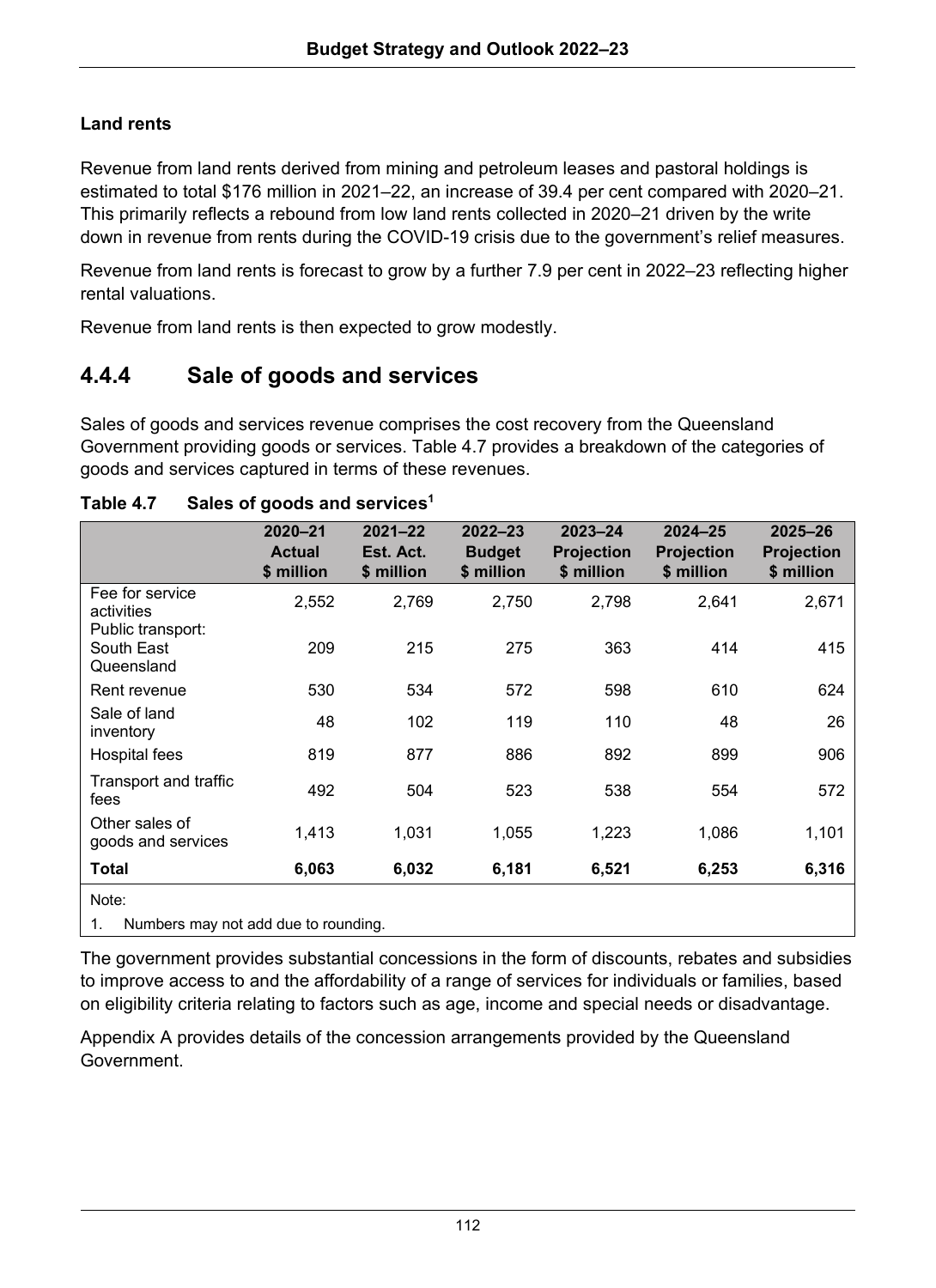## **Fee for service activities**

Examples of major items of fee for service activities across the General Government Sector include:

- recoverable works carried out by the Department of Transport and Main Roads and the commercialised arm of the department
- fees charged by TAFE colleges
- fees charged by CITEC to commercial clients for information brokerage services.

## **Other sales of goods and services**

Revenue is also raised from a variety of other types of sales of goods and services. These include revenue from public transport ticketing arrangements, rent or lease of government property, hospital fees, transport and traffic fees, title registration fees and other licences and permits.

## **4.4.5 Interest income**

Interest income primarily comprises interest earned on investments, including those held to support debt, superannuation and insurance liabilities.

Interest income is estimated to total \$2.561 billion in 2021–22, 0.9 per cent higher than expected at the 2021–22 Budget, and 31.5 per cent higher than received in 2020–21. The increase in interest income in 2021–22 largely reflects the first full year earnings from the Queensland Future Fund (QFF) – Debt Retirement Fund (DRF).

Interest income is forecast to grow on average by around 4.3 per cent across the 4 years ending 2025–26.

## **4.4.6 Dividend and income tax equivalent income**

Revenue from dividend and income tax equivalent income is estimated to total \$672 million in 2021–22, \$639 million (48.7 per cent) lower than in 2020–21, and \$470 million (41.2 per cent) lower than expected at the time of the 2021–22 Queensland Budget. These movements are primarily due to the government decision to allow the government-owned corporations (GOCs) to retain their dividends of around \$580 million for 2021–22.

Dividend and income tax equivalent income is forecast to rebound in 2022–23, followed by more moderate growth of 4.8 per cent in 2023–24. This is driven by a return to normal GOC dividend policy from 2022–23.

Dividend and income tax equivalent income is forecast to fall by 21.6 per cent in 2024–25 and 3.0 per cent in 2025–26. The declines primarily reflect lower forecast profits in the electricity generation sector, with the entry of renewables boosting supply into the grid placing downward pressure on wholesale electricity prices.

Trends in dividends and income tax equivalent income are discussed in more detail in Chapter 8.